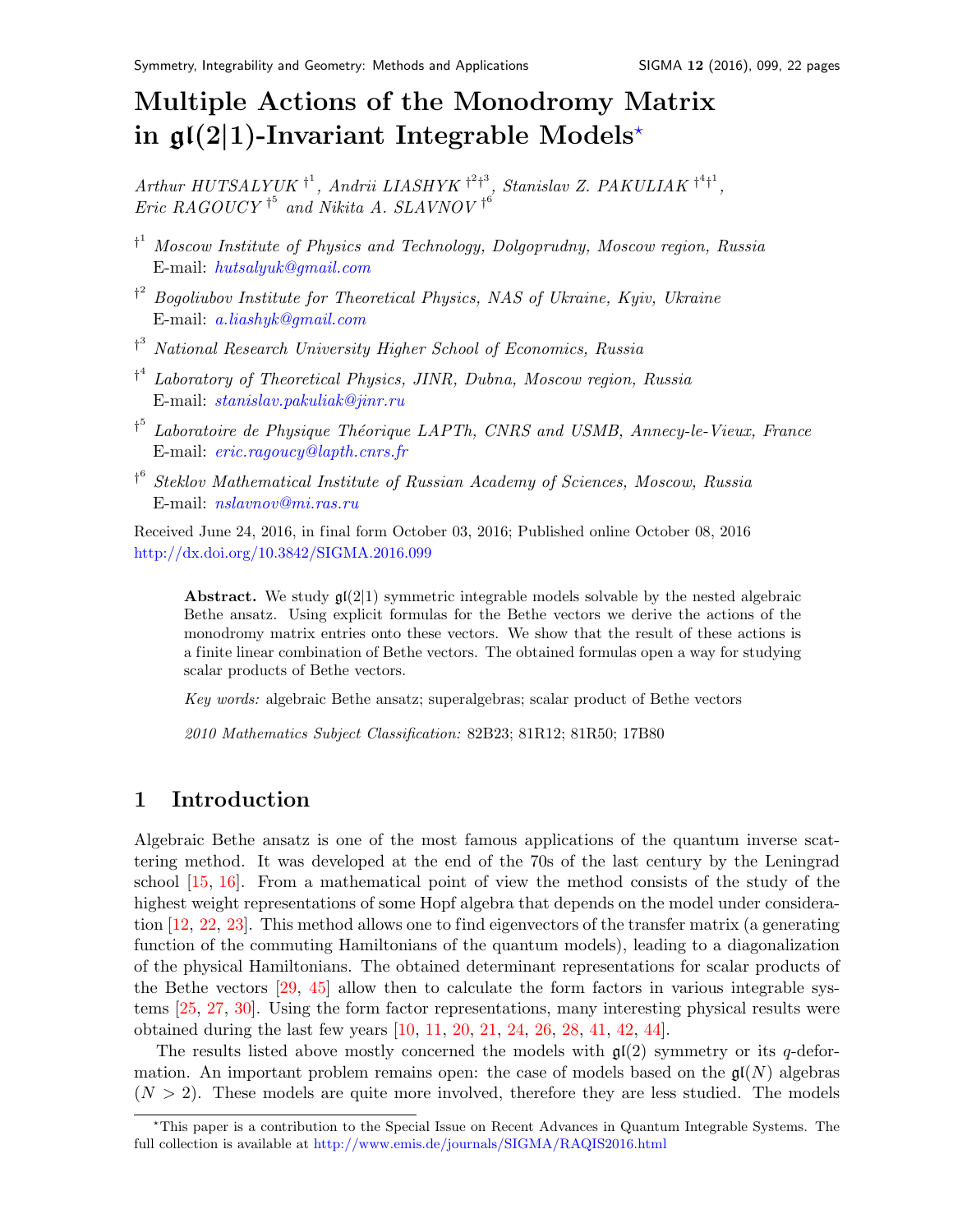with higher rank symmetries were considered within the framework of a *nested Bethe ansatz* approach [\[48,](#page-21-4) [49,](#page-21-5) [53\]](#page-21-6). The algebraic version of this method was developed in the works [\[31,](#page-20-16) [32,](#page-20-17) [33,](#page-21-7) [34\]](#page-21-8). Later on, new methods to construct Bethe vectors in the models of higher rank symmetries were proposed in [\[23,](#page-20-4) [50\]](#page-21-9). A generalization to the case of superalgebras  $\mathfrak{gl}(m|n)$  was given in [\[8\]](#page-20-18).

Recently, the models with  $\mathfrak{gl}(3)$  symmetries were studied more deeply by the nested algebraic Bethe ansatz in the works  $\left[3, 4, 5, 7, 37, 38, 39, 51, 52\right]$  $\left[3, 4, 5, 7, 37, 38, 39, 51, 52\right]$  $\left[3, 4, 5, 7, 37, 38, 39, 51, 52\right]$  $\left[3, 4, 5, 7, 37, 38, 39, 51, 52\right]$  $\left[3, 4, 5, 7, 37, 38, 39, 51, 52\right]$  $\left[3, 4, 5, 7, 37, 38, 39, 51, 52\right]$  $\left[3, 4, 5, 7, 37, 38, 39, 51, 52\right]$  $\left[3, 4, 5, 7, 37, 38, 39, 51, 52\right]$  $\left[3, 4, 5, 7, 37, 38, 39, 51, 52\right]$  $\left[3, 4, 5, 7, 37, 38, 39, 51, 52\right]$  $\left[3, 4, 5, 7, 37, 38, 39, 51, 52\right]$  $\left[3, 4, 5, 7, 37, 38, 39, 51, 52\right]$  $\left[3, 4, 5, 7, 37, 38, 39, 51, 52\right]$  $\left[3, 4, 5, 7, 37, 38, 39, 51, 52\right]$  $\left[3, 4, 5, 7, 37, 38, 39, 51, 52\right]$  $\left[3, 4, 5, 7, 37, 38, 39, 51, 52\right]$  $\left[3, 4, 5, 7, 37, 38, 39, 51, 52\right]$ . There, determinant representations for scalar products of Bethe vectors and form factors of local operators were obtained. Some of these results were generalized to the models with q-deformed  $\mathfrak{gl}(3)$  symmetry [\[35,](#page-21-15) [36,](#page-21-16) [46\]](#page-21-17).

In this paper, we calculate multiple actions of the monodromy matrix entries onto Bethe vectors in the models with  $\mathfrak{gl}(2|1)$  symmetry. This is a part of a larger program devoted to the study of quantum integrable models based on  $\mathfrak{gl}(m|n)$  superalgebras. This program was initiated in [\[8\]](#page-20-18) and continued in [\[40\]](#page-21-18), where the Bethe vectors for these models were constructed. The calculation of the monodromy matrix entries multiple actions onto the Bethe vectors is the next step of our investigation. Further steps that include the calculation of the scalar products and form factors of the monodromy matrix entries will be reported elsewhere. They will lead eventually to determinant representations for form factors of local operators in the models of physical interest. In particular, we expect to obtain compact explicit formulas for form factors of local operators in the supersymmetric  $t$ -J model  $[1, 14, 17, 18, 43, 54]$  $[1, 14, 17, 18, 43, 54]$  $[1, 14, 17, 18, 43, 54]$  $[1, 14, 17, 18, 43, 54]$  $[1, 14, 17, 18, 43, 54]$  $[1, 14, 17, 18, 43, 54]$  $[1, 14, 17, 18, 43, 54]$  $[1, 14, 17, 18, 43, 54]$  $[1, 14, 17, 18, 43, 54]$  $[1, 14, 17, 18, 43, 54]$  $[1, 14, 17, 18, 43, 54]$  and the U-model of strongly correlated electrons [\[2,](#page-19-5) [9\]](#page-20-22) since these models are based on the  $\mathfrak{gl}(1|2)$  superalgebra. Knowing form factors of local operators, one can then study correlation functions via a summation of their form factor series. We expect to come back on these physical models in further works. We also hope that our results will be of some interest in the context of super-Yang–Mills theories, when studied in the integrable systems framework. Indeed in these theories, the general approach relies on a spin chain based on the  $\mathfrak{psl}(2, 2|4)$  superalgebra, but there are closed subsectors based on the  $\mathfrak{gl}(1|2)$  or  $\mathfrak{gl}(2|1)$  superalgebras. We believe that the present results will be a first step to understand these subsectors, and then the entire theory.

The paper is organized as follows. Section [2](#page-1-0) is devoted to the definitions and the notation. In Section [3](#page-4-0) we present the main results of the paper: multiple actions of the monodromy matrix entries onto Bethe vectors. In Section [4](#page-6-0) we consider the action of the transfer matrix onto onshell Bethe vectors. Sections [5–](#page-7-0)[7](#page-17-0) contain proofs of the formulas presented in Section [3.](#page-4-0) Finally, the appendix gathers some identities for rational functions that we use in our proofs.

## <span id="page-1-0"></span>2 Definitions

We consider a normalized rational R-matrix

<span id="page-1-1"></span>
$$
R(x, y) = I + g(x, y)P, \t g(x, y) = \frac{c}{x - y}, \t (2.1)
$$

where c is a constant and P is a graded permutation operator [\[34\]](#page-21-8). The R-matrix of  $\mathfrak{gl}(2|1)$ based models acts in the tensor product  $\mathbb{C}^{2|1} \otimes \mathbb{C}^{2|1}$ , where  $\mathbb{C}^{2|1}$  is the  $\mathbb{Z}_2$ -graded vector space with the grading  $[1] = [2] = 0$ ,  $[3] = 1$ . The R-matrix  $(2.1)$  satisfies the graded Yang–Baxter equation

<span id="page-1-2"></span>
$$
R_{12}(x,y)R_{13}(x,z)R_{23}(y,z) = R_{23}(y,z)R_{13}(x,z)R_{12}(x,y)
$$
\n(2.2)

written in the tensor product of graded spaces  $\mathbb{C}^{2|1} \otimes \mathbb{C}^{2|1} \otimes \mathbb{C}^{2|1}$ . The subscripts in  $(2.2)$  show in which copies of the  $\mathbb{C}^{2|1}$  space the R-matrix acts non-trivially. The monodromy matrix  $T(u)$ is also graded according to the rule  $[T_{ij}(u)] = [i] + [j]$ . It satisfies an intertwining relation (RTT) relation):

<span id="page-1-3"></span>
$$
R(u, v)(T(u) \otimes \mathbb{I})(\mathbb{I} \otimes T(v)) = (\mathbb{I} \otimes T(v))(T(u) \otimes \mathbb{I})R(u, v).
$$
\n(2.3)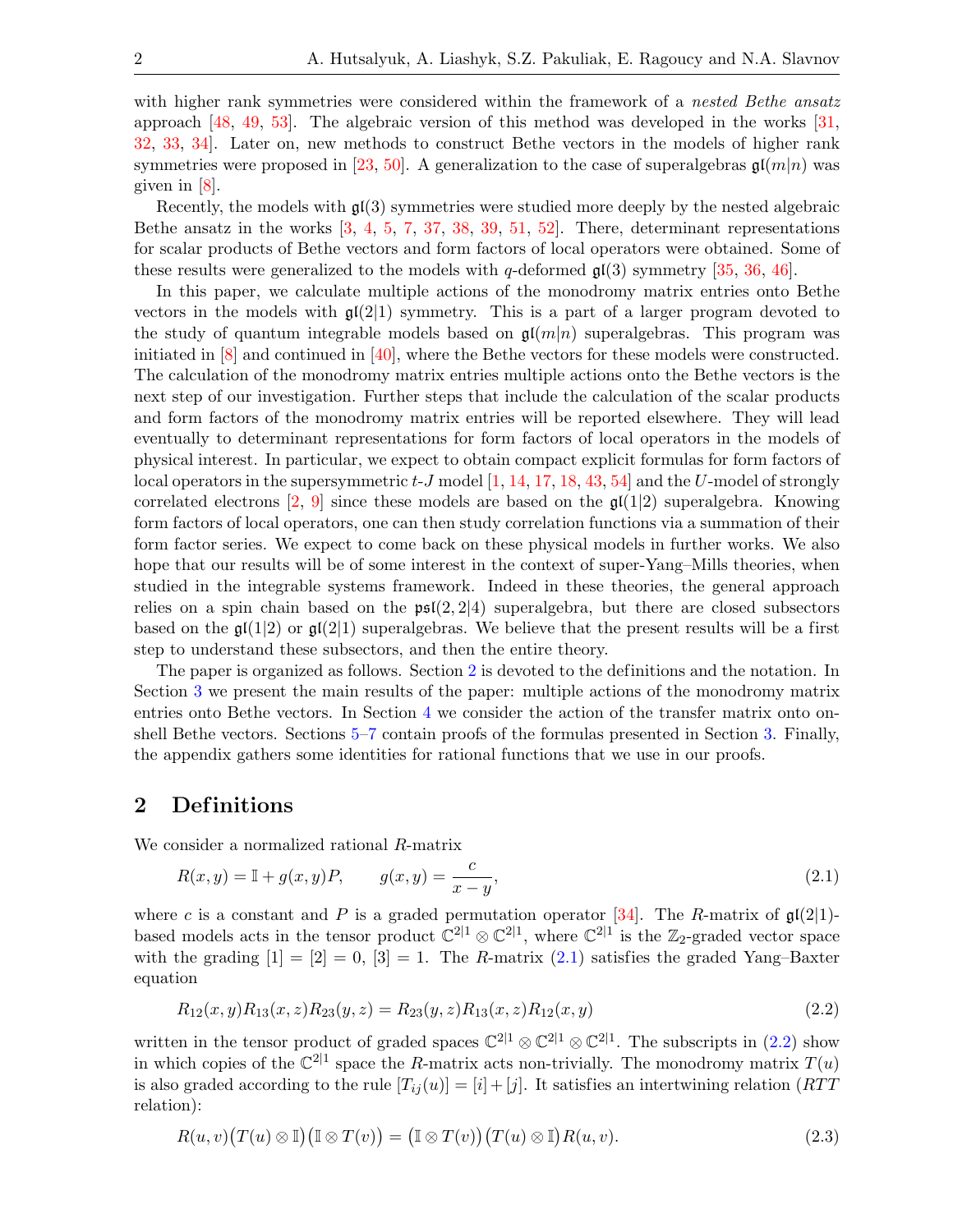Equation [\(2.3\)](#page-1-3) holds in the tensor product of graded spaces  $\mathbb{C}^{2|1} \otimes \mathbb{C}^{2|1} \otimes \mathcal{H}$ , where H is a Hilbert space of a Hamiltonian. It implies commutation relations between the monodromy matrix entries:

<span id="page-2-0"></span>
$$
[T_{ij}(u), T_{kl}(v)] = (-1)^{[i]([k]+[l])+[k][l]} g(u,v) [T_{kj}(v)T_{il}(u) - T_{kj}(u)T_{il}(v)],
$$
\n(2.4)

where we introduced a graded commutator

$$
[T_{ij}(u), T_{kl}(v)] = T_{ij}(u)T_{kl}(v) - (-1)^{([i]+[j])([k]+[l])}T_{kl}(v)T_{ij}(u).
$$

The graded transfer matrix is defined as the supertrace of the monodromy matrix

$$
\mathcal{T}(u) = \text{str}\,T(u) = \sum_{i=1}^{3} (-1)^{[i]} T_{ii}(u).
$$

It defines an integrable system, due to the relation  $[\mathcal{T}(u), \mathcal{T}(v)] = 0$  which is implied by the relation  $(2.3)$ .

In order to make our formulas more compact we use several auxiliary functions and conventions on the notation. In addition to the functions  $g(x, y)$  we also introduce the functions

$$
f(x,y) = 1 + g(x,y) = \frac{x-y+c}{x-y}, \qquad h(x,y) = \frac{f(x,y)}{g(x,y)} = \frac{x-y+c}{c},
$$

$$
t(x,y) = \frac{g(x,y)}{h(x,y)} = \frac{c^2}{(x-y+c)(x-y)}.
$$

The following obvious properties of these functions are useful

$$
g(x,y) = -g(y,x)
$$
,  $h(x,y) = \frac{1}{g(x,y-c)}$ ,  $f(x-c,y) = \frac{1}{f(y,x)}$ .

Below, we will permanently have to deal with sets of variables which will be denoted by a bar:  $\bar{u}$ ,  $\bar{v}$ ,  $\bar{\eta}$  etc. Individual elements of the sets are denoted by subscripts and without a bar:  $u_k, v_\ell, \eta_j$  etc. The notation  $\bar{u} \pm c$  means that all the elements of the set  $\bar{u}$  are shifted by  $\pm c$ :  $\overline{u}\pm c = \{u_1\pm c,\ldots,u_n\pm c\}$ . As a rule, the number of elements in the sets is not shown explicitly; however we give these cardinalities in special comments to the formulas. Subsets of variables are denoted by roman or other subscripts, easily distinguishable from Latin indices used for individual element:  $\bar{u}_1, \bar{v}_1, \bar{\eta}_1, \bar{\xi}_0$  etc. For example, the notation  $\bar{u} \Rightarrow {\bar{u}_1, \bar{u}_1}$  means that the set  $\bar{u}$  is divided into two disjoint subsets  $\bar{u}_I$  and  $\bar{u}_I$ . We assume that the elements in every subset are ordered in such a way that the sequence of their subscripts is strictly increasing. For the union of two sets into another one we use the notation  $\{\bar{v}, \bar{z}\} = \xi$ . Finally we use a special notation  $\bar{u}_j$ ,  $\bar{v}_k$  and so on for the sets  $\bar{u} \setminus \{u_j\}$ ,  $\bar{v} \setminus \{v_k\}$  etc.

In order to avoid excessively cumbersome formulas we use shorthand notation for products of functions depending on one or two variables. Namely, whenever such a function depends on a set of variables, this means that we deal with the product of this function with respect to the corresponding set, as follows

$$
h(\bar{u},v) = \prod_{u_j \in \bar{u}} h(u_j,v), \qquad g(x_k,\bar{\xi}_\ell) = \prod_{\substack{\xi_j \in \bar{\xi} \\ \xi_j \neq \xi_\ell}} g(x_k,\xi_j), \qquad f(\bar{u}_{\bar{u}},\bar{u}_{\bar{u}}) = \prod_{u_j \in \bar{u}_{\bar{u}}} \prod_{u_k \in \bar{u}_{\bar{u}}} f(u_j,u_k).
$$

This notation is also used for the product of commuting operators,

<span id="page-2-1"></span>
$$
T_{ij}(\bar{u}) = \prod_{u_k \in \bar{u}} T_{ij}(u_k), \quad \text{if } [i] + [j] = 0, \quad \text{mod } (2). \tag{2.5}
$$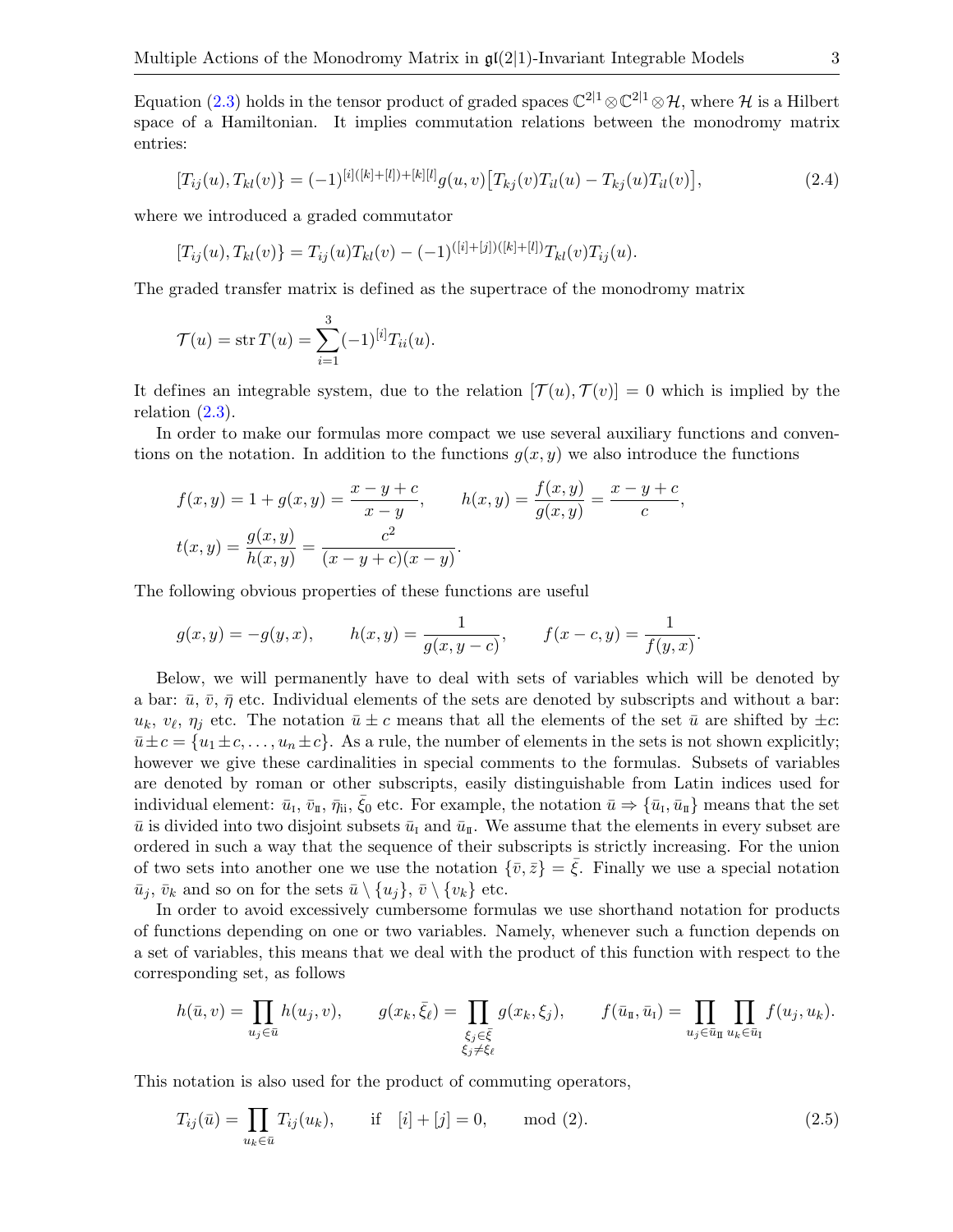One can easily see from the commutation relations [\(2.4\)](#page-2-0) that in this case  $[T_{ij}(u), T_{ij}(v)] = 0$ , and hence, the operator product [\(2.5\)](#page-2-1) is well defined. However, if  $[i] + [j] = 1$ , then  $[T_{ij}(u), T_{ij}(v)] \neq$ 0, but we can introduce symmetric operator products

$$
\mathbb{T}_{j3}(\bar{v}) = \frac{T_{j3}(v_1) \cdots T_{j3}(v_n)}{\prod_{n \ge \ell > m \ge 1} h(v_\ell, v_m)}, \qquad \mathbb{T}_{3j}(\bar{v}) = \frac{T_{3j}(v_1) \cdots T_{3j}(v_n)}{\prod_{n \ge \ell > m \ge 1} h(v_m, v_\ell)}, \qquad j = 1, 2.
$$

In various formulas the Izergin determinant  $K_n(\bar{x}|\bar{y})$  appears<sup>[1](#page-3-0)</sup>. It is defined for two sets  $\bar{x}$ and  $\bar{y}$  with common cardinality  $\#\bar{x} = \#\bar{y} = n$ ,

<span id="page-3-1"></span>
$$
K_n(\bar{x}|\bar{y}) = h(\bar{x}, \bar{y}) \prod_{\ell \leq m}^{n} g(x_{\ell}, x_m) g(y_m, y_{\ell}) \det_{n} [t(x_i, y_j)]. \tag{2.6}
$$

We draw the readers attention that according to the convention on the shorthand notation  $h(\bar{x}, \bar{y})$ in [\(2.6\)](#page-3-1) means the double product of the h-functions over all parameters  $\bar{x}$  and  $\bar{y}$ . It is easy to see from definition  $(2.6)$  that  $K_1(x|y) = g(x, y)$  and

<span id="page-3-5"></span>
$$
K_n(\bar{x}|\bar{y}+c) = (-1)^n \frac{K_n(\bar{y}|\bar{x})}{f(\bar{y},\bar{x})}.
$$
\n
$$
(2.7)
$$

#### 2.1 Bethe vectors

For further calculation we need explicit formulas for  $\mathfrak{gl}(2|1)$  Bethe vectors in terms of the monodromy matrix entries  $T_{ij}(u)$ . We recall that generically Bethe vectors are special polynomials in operators  $T_{ij}(u)$  with  $i \leq j$  applied to the pseudovacuum vector  $\Omega$ . This vector possesses the following properties:

<span id="page-3-4"></span>
$$
T_{ii}(u)\Omega = \lambda_i(u)\Omega, \quad i = 1, 2, 3, \qquad T_{ij}(u)\Omega = 0, \quad 3 \ge i > j \ge 1.
$$
\n(2.8)

Here  $\lambda_i(u)$  are some scalar functions depending on a specific model. Below we will also use the ratios of these functions

$$
r_1(u) = \frac{\lambda_1(u)}{\lambda_2(u)}, \qquad r_3(u) = \frac{\lambda_3(u)}{\lambda_2(u)}.
$$

We extend the convention on the shorthand notation to the products of the functions  $\lambda_i$  and  $r_k$ . For example,

$$
\lambda_2(\bar{z}) = \prod_{z_j \in \bar{z}} \lambda_2(z_j), \qquad r_1(\bar{\eta}_I) = \prod_{\eta_j \in \bar{\eta}_I} r_1(\eta_j).
$$

We denote the Bethe vectors as  $\mathbb{B}_{a,b}(\bar{u};\bar{v})$ . They depend on two sets of variables (Bethe parameters)  $\bar{u} = \{u_1, \ldots, u_a\}$  and  $\bar{v} = \{v_1, \ldots, v_b\}$ , where  $a, b = 0, 1, \ldots$ . Explicit representations for  $\mathfrak{gl}(2|1)$  $\mathfrak{gl}(2|1)$  $\mathfrak{gl}(2|1)$  Bethe vectors were obtained in<sup>2</sup> [\[40\]](#page-21-18).

**Definition 2.1.** For  $\#\bar{u} = a$  and  $\#\bar{v} = b$  define a Bethe vector

<span id="page-3-3"></span>
$$
\mathbb{B}_{a,b}(\bar{u};\bar{v}) = \sum g(\bar{v}_I, \bar{u}_I) \frac{f(\bar{u}_I, \bar{u}_I)g(\bar{v}_I, \bar{v}_I)h(\bar{u}_I, \bar{u}_I)}{\lambda_2(\bar{u})\lambda_2(\bar{v}_I)f(\bar{v}, \bar{u})} \mathbb{T}_{13}(\bar{u}_I)T_{12}(\bar{u}_I) \mathbb{T}_{23}(\bar{v}_I)\Omega.
$$
\n(2.9)

<span id="page-3-0"></span><sup>&</sup>lt;sup>1</sup>Note that by definition this function depends on two sets of variables. Therefore, the convention on shorthand notations for the products is not applicable in this case.

<span id="page-3-2"></span><sup>&</sup>lt;sup>2</sup>The formulas for the Bethe vectors obtained in  $[40]$  differ from  $(2.9)$  and  $(2.10)$  by a normalization factor  $\lambda_2(\bar{v})\lambda_2(\bar{u})f(\bar{v},\bar{u}).$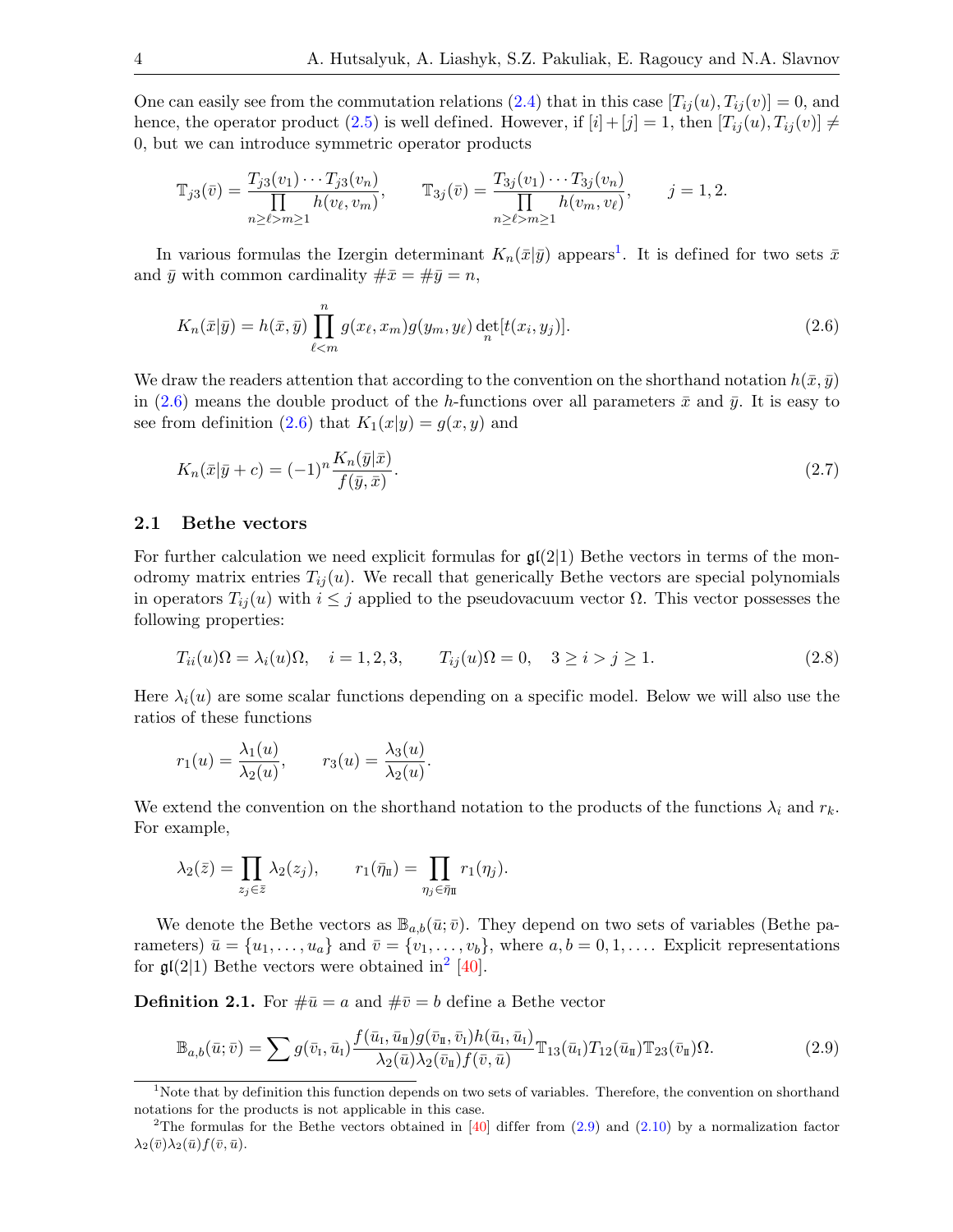Here the sum is taken over partitions  $\bar{v} \Rightarrow \{\bar{v}_{I}, \bar{v}_{II}\}\$ and  $\bar{u} \Rightarrow \{\bar{u}_{I}, \bar{u}_{II}\}\$  with the restriction  $\#\bar{u}_{I} =$  $\#\bar{v}_I = n$ , where  $n = 0, 1, \ldots, \min(a, b)$ . We recall also that we use the shorthand notation for the products of all the functions and the operators in  $(2.9)$ .

An alternative formula for the Bethe vector is

<span id="page-4-1"></span>
$$
\mathbb{B}_{a,b}(\bar{u};\bar{v}) = \sum K_n(\bar{v}_I|\bar{u}_I) \frac{f(\bar{u}_I, \bar{u}_I)g(\bar{v}_I, \bar{v}_I)}{\lambda_2(\bar{u}_I)\lambda_2(\bar{v})f(\bar{v}, \bar{u})} \mathbb{T}_{13}(\bar{v}_I) \mathbb{T}_{23}(\bar{v}_I) T_{12}(\bar{u}_I)\Omega,
$$
\n(2.10)

where  $K_n$  is the Izergin determinant  $(2.6)$  and the sum is the same as in  $(2.9)$ .

A distinctive feature of the Bethe vectors is that under certain conditions on  $\bar{u}$  and  $\bar{v}$  (Bethe equations), they become eigenvectors of the transfer matrix. In this case we call them on-shell *Bethe vectors.* We will show in Section [4](#page-6-0) that the vectors  $(2.9)$ ,  $(2.10)$  do possess this property.

It is obvious within the framework of the current approach [\[23\]](#page-20-4) that the action of any monodromy matrix entry  $T_{ij}(u)$  on a Bethe vector produces a linear combination of a *finite* number of Bethe vectors. This follows from the presentations of the monodromy matrix elements and Bethe vectors in terms of the Cartan–Weyl or current generators of the Yangian double  $DY(\mathfrak{gl}(2|1))$  and normal ordering of these generators according to certain cyclic ordering [\[13,](#page-20-23) [19\]](#page-20-24). In summary, we can rewrite the action formulas as normal ordering problem for the current generators and then translate the result of this ordering back into finite sum of the Bethe vectors. However, it is not so obvious if we deal with the explicit representations  $(2.9)$ ,  $(2.10)$ . Furthermore, in spite of the action of  $T_{ij}(z)$  onto  $\mathbb{B}_{a,b}(\bar{u};\bar{v})$  formally can be derived via  $(2.4)$  and  $(2.8)$ , actually it is a pretty nontrivial problem.

Fortunately, similarly to the  $\mathfrak{gl}(3)$  case [\[6\]](#page-19-6) the  $\mathfrak{gl}(2|1)$  Bethe vectors obey recursion relations over the number of the Bethe parameters  $[40]$ . The first recursion has the form

<span id="page-4-2"></span>
$$
T_{12}(z)\mathbb{B}_{a,b}(\bar{u};\bar{v}) = \lambda_2(z)f(\bar{v},z)\mathbb{B}_{a+1,b}(\{\bar{u};z\};\bar{v}) + \sum_{j=1}^b g(z,v_j)g(\bar{v}_j,v_j)T_{13}(z)\mathbb{B}_{a,b-1}(\bar{u};\bar{v}_j).
$$
(2.11)

The second recursion reads

<span id="page-4-3"></span>
$$
T_{23}(z)\mathbb{B}_{a,b}(\bar{u};\bar{v}) = \lambda_2(z)h(\bar{v},z)f(z,\bar{u})\mathbb{B}_{a,b+1}(\bar{u};\{\bar{v},z\}) + \sum_{j=1}^a g(u_j,z)f(u_j,\bar{u}_j)T_{13}(z)\mathbb{B}_{a-1,b}(\bar{u}_j;\bar{v}).
$$
\n(2.12)

We recall that in these formulas  $\bar{v}_j$  and  $\bar{u}_j$  respectively mean  $\bar{v}\setminus{v_j}$  and  $\bar{u}\setminus{u_j}$ . The shorthand notation for the products of the functions  $g$  and  $f$  is also used.

Equations [\(2.11\)](#page-4-2) and [\(2.12\)](#page-4-3) allow us to built recursively Bethe vectors starting with the simplest cases

<span id="page-4-4"></span>
$$
\mathbb{B}_{a,0}(\bar{u};\varnothing) = \frac{T_{12}(\bar{u})}{\lambda_2(\bar{u})}\Omega, \qquad \mathbb{B}_{0,b}(\varnothing;\bar{v}) = \frac{\mathbb{T}_{23}(\bar{v})}{\lambda_2(\bar{v})}\Omega.
$$
\n(2.13)

One can also easily derive the actions of  $T_{ij}$  onto either  $\mathbb{B}_{a,0}(\bar{u}; \varnothing)$  or  $\mathbb{B}_{0,b}(\varnothing; \bar{v})$ , and then, using induction over  $a$  or  $b$  obtain the action rule in the general case. This will be our main strategy in the derivation of the action formulas.

# <span id="page-4-0"></span>3 Multiple actions of the operators  $T_{ij}$  onto Bethe vectors

The main result of this paper consists of explicit formulas of the multiple actions of the monodromy matrix entries onto Bethe vectors. We show that these actions always reduce to finite linear combinations of Bethe vectors.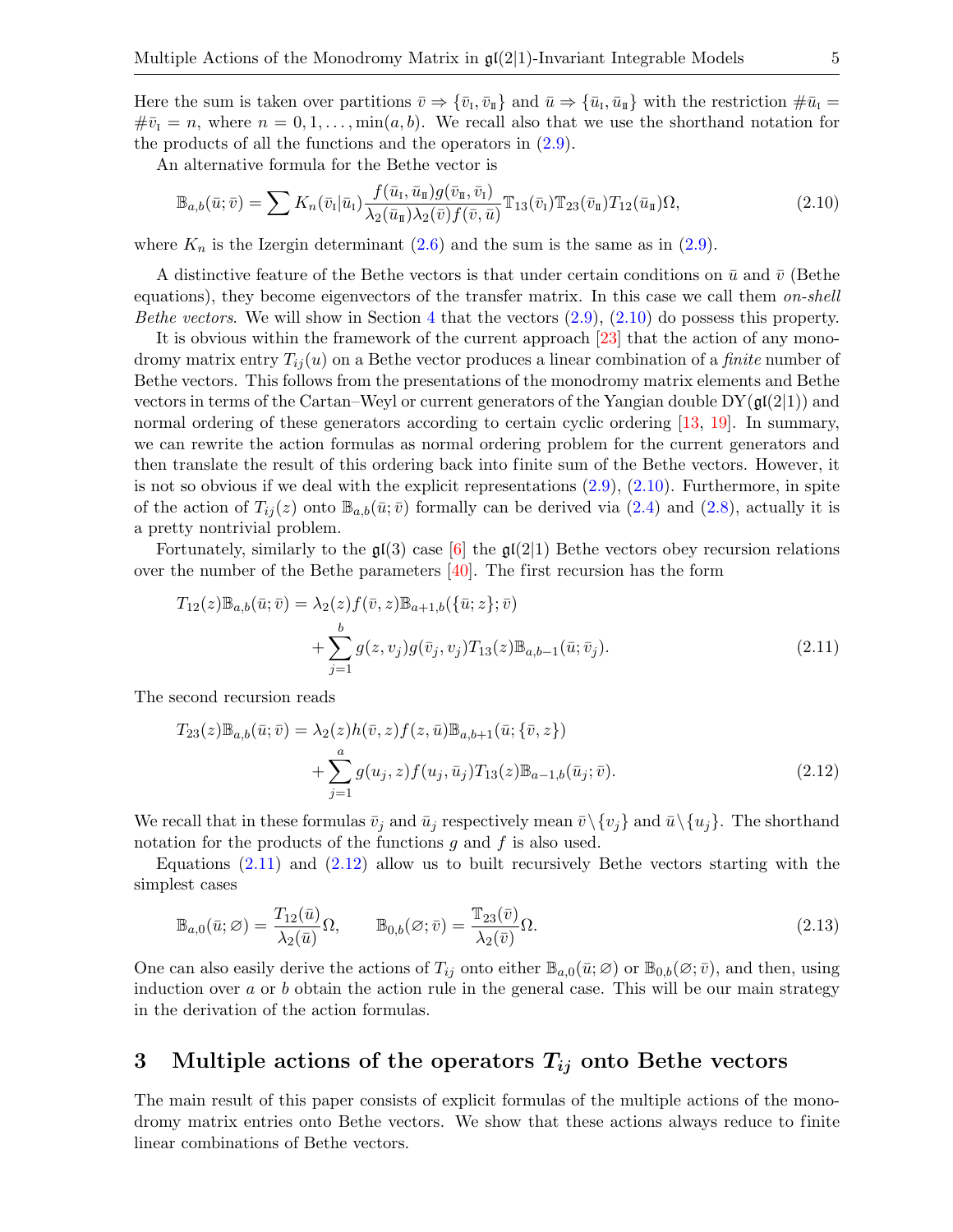Everywhere in this section we assume that  $\bar{u}$ ,  $\bar{v}$ , and  $\bar{z}$  are three sets of generic complex numbers with cardinalities  $\#\bar{u} = a, \#\bar{v} = b$ , and  $\#\bar{z} = n, a, b, n = 0, 1, \dots$ . We also set  $\bar{\eta} = {\bar{u}, \bar{z}}$  and  $\xi = {\bar{v}, \bar{z}}$ .

# 3.1 Actions of  $T_{ij}(\bar{z})$  with  $i < j$

• Multiple action of  $T_{13}(z)$ :

<span id="page-5-2"></span>
$$
\mathbb{T}_{13}(\bar{z})\mathbb{B}_{a,b}(\bar{u};\bar{v}) = \lambda_2(\bar{z})h(\bar{v},\bar{z})\mathbb{B}_{a+n,b+n}(\bar{\eta};\bar{\xi}).\tag{3.1}
$$

• Multiple action of  $T_{12}(z)$ :

<span id="page-5-3"></span>
$$
T_{12}(\bar{z})\mathbb{B}_{a,b}(\bar{u};\bar{v}) = \lambda_2(\bar{z})h(\bar{\xi},\bar{z})\sum \frac{g(\bar{\xi}_{\bar{\mathfrak{u}}},\bar{\xi}_{\bar{\mathfrak{t}}})}{h(\bar{\xi}_{\bar{\mathfrak{t}}},\bar{z})}\mathbb{B}_{a+n,b}(\bar{\eta};\bar{\xi}_{\bar{\mathfrak{u}}}).
$$
\n(3.2)

Here the sum is taken over partitions  $\bar{\xi} \Rightarrow {\{\bar{\xi}_I,\bar{\xi}_{\text{II}}\}}$  with  $\#\bar{\xi}_I = n$ .

• Multiple action of  $T_{23}(z)$ :

<span id="page-5-4"></span>
$$
\mathbb{T}_{23}(\bar{z})\mathbb{B}_{a,b}(\bar{u};\bar{v}) = (-1)^n \lambda_2(\bar{z})h(\bar{v},\bar{z}) \sum K_n(\bar{z}|\bar{\eta}_I + c) f(\bar{\eta}_I, \bar{\eta}_I) \mathbb{B}_{a,b+n}(\bar{\eta}_I; \bar{\xi}). \tag{3.3}
$$

Here the sum is taken over partitions  $\bar{\eta} \Rightarrow {\bar{\eta}_I, \bar{\eta}_I}$  with  $\#\bar{\eta}_I = n$ .

### 3.2 Actions of  $T_{ii}(\bar{z})$

In formulas  $(3.4)-(3.6)$  $(3.4)-(3.6)$  $(3.4)-(3.6)$  the sums are taken over partitions  $\bar{\xi} \Rightarrow {\{\bar{\xi}_I,\bar{\xi}_I\}}$  and  $\bar{\eta} \Rightarrow {\{\bar{\eta}_I,\bar{\eta}_I\}}$  with  $\#\bar{\xi}_I = \#\bar{\eta}_I = n.$ 

• Multiple action of  $T_{11}(z)$ :

<span id="page-5-0"></span>
$$
T_{11}(\bar{z})\mathbb{B}_{a,b}(\bar{u};\bar{v}) = (-1)^n \lambda_2(\bar{z})h(\bar{\xi},\bar{z})
$$
  
 
$$
\times \sum r_1(\bar{\eta}_1) \frac{f(\bar{\eta}_1, \bar{\eta}_1)g(\bar{\xi}_1, \bar{\xi}_1)}{h(\bar{\xi}_1, \bar{z})f(\bar{\xi}_1, \bar{\eta}_1)} K_n(\bar{\eta}_1|\bar{\xi}_1 + c) \mathbb{B}_{a,b}(\bar{\eta}_1; \bar{\xi}_1).
$$
 (3.4)

• Multiple action of  $T_{22}(z)$ :

<span id="page-5-5"></span>
$$
T_{22}(\bar{z})\mathbb{B}_{a,b}(\bar{u};\bar{v}) = (-1)^n \lambda_2(\bar{z})h(\bar{\xi},\bar{z})
$$
  
 
$$
\times \sum \frac{f(\bar{\eta}_1, \bar{\eta}_1)g(\bar{\xi}_1, \bar{\xi}_1)}{h(\bar{\xi}_1, \bar{z})} K_n(\bar{z}|\bar{\eta}_1 + c) \mathbb{B}_{a,b}(\bar{\eta}_1; \bar{\xi}_1).
$$
 (3.5)

• Multiple action of  $T_{33}(z)$ :

<span id="page-5-1"></span>
$$
T_{33}(\bar{z})\mathbb{B}_{a,b}(\bar{u};\bar{v}) = \lambda_2(\bar{z})h(\bar{\xi},\bar{z})\sum r_3(\bar{\xi}_1)\frac{f(\bar{\eta}_1,\bar{\eta}_1)g(\bar{\xi}_1,\bar{\xi}_1)h(\bar{\eta}_1,\bar{\eta}_1)}{h(\bar{\xi}_1,\bar{\eta}_1)h(\bar{\eta}_1,\bar{z})f(\bar{\xi}_1,\bar{\eta}_1)}\mathbb{B}_{a,b}(\bar{\eta}_1;\bar{\xi}_1). \tag{3.6}
$$

# 3.3 Actions of  $T_{ij}(\bar{z})$  with  $i > j$

• Multiple action of  $T_{21}(z)$ :

<span id="page-5-6"></span>
$$
T_{21}(\bar{z})\mathbb{B}_{a,b}(\bar{u};\bar{v}) = \lambda_2(\bar{z})h(\bar{\xi},\bar{z})\sum r_1(\bar{\eta}_1)\frac{f(\bar{\eta}_1,\bar{\eta}_1)f(\bar{\eta}_1,\bar{\eta}_1)f(\bar{\eta}_1,\bar{\eta}_1)g(\bar{\xi}_1,\bar{\xi}_1)}{h(\bar{\xi}_1,\bar{z})f(\bar{\xi}_1,\bar{\eta}_1)}
$$

$$
\times K_n(\bar{z}|\bar{\eta}_1 + c)K_n(\bar{\eta}_1|\bar{\xi}_1 + c)\mathbb{B}_{a-n,b}(\bar{\eta}_1;\bar{\xi}_1). \tag{3.7}
$$

Here the sum is taken over partitions  $\bar{\xi} \Rightarrow {\{\bar{\xi}_I,\bar{\xi}_I\}}$  and  $\bar{\eta} \Rightarrow {\{\bar{\eta}_I,\bar{\eta}_{II},\bar{\eta}_{II}\}}$  with  $\#\bar{\xi}_I = \#\bar{\eta}_I =$  $\#\bar{\eta}_{\scriptscriptstyle \rm I\hspace{-1pt}I}=n.$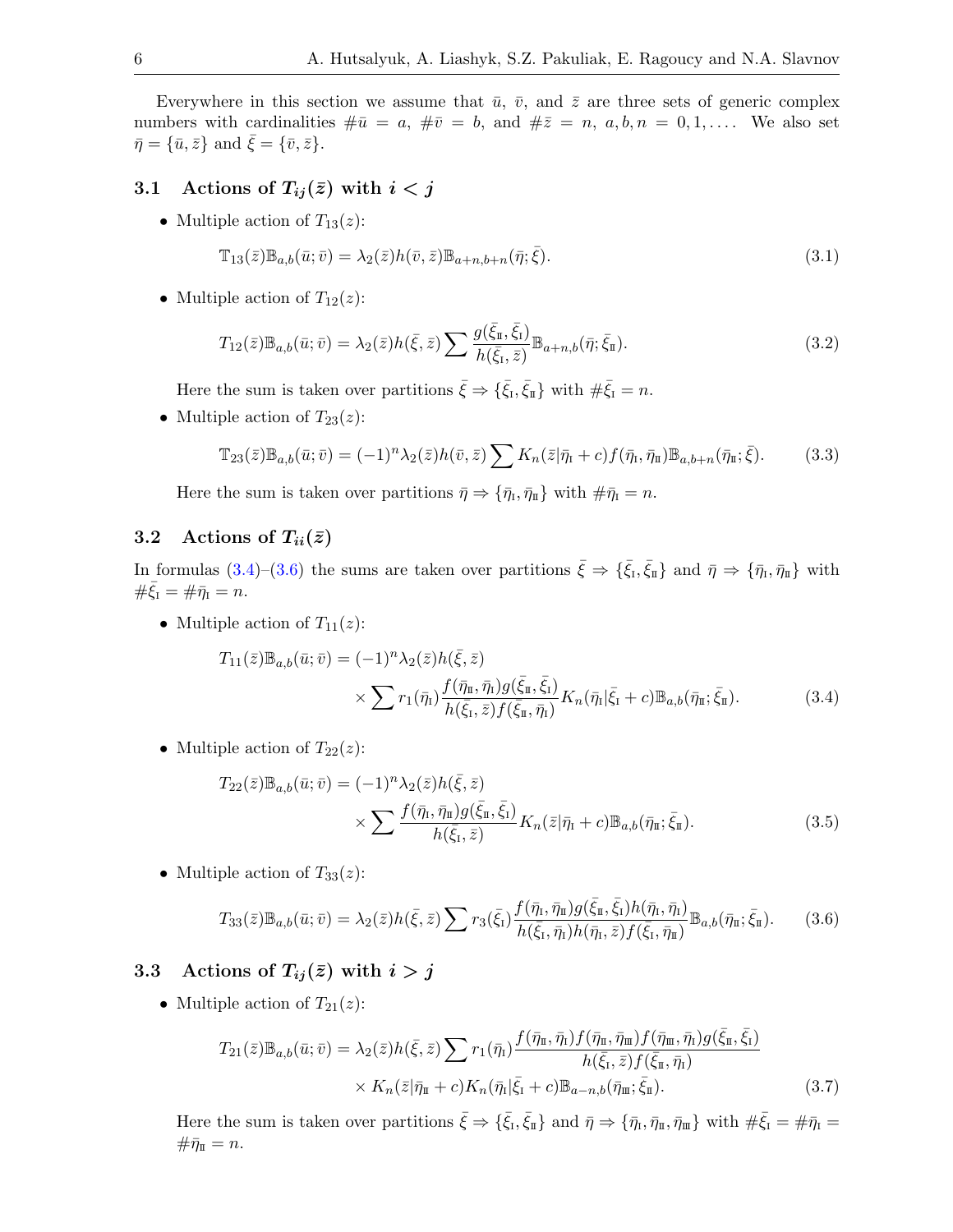• Multiple action of  $T_{32}(z)$ :

$$
\mathbb{T}_{32}(\bar{z})\mathbb{B}_{a,b}(\bar{u};\bar{v}) = (-1)^{\frac{n(n-1)}{2}} \lambda_2(\bar{z})h(\bar{\xi},\bar{z}) \times \sum r_3(\bar{\xi}_1) \frac{f(\bar{\eta}_1, \bar{\eta}_1)g(\bar{\xi}_1, \bar{\xi}_1)g(\bar{\xi}_1, \bar{\xi}_1)g(\bar{\xi}_1, \bar{\xi}_1)}{h(\bar{\eta}_1, \bar{z})h(\bar{\xi}_1, \bar{\eta}_1)h(\bar{\xi}_1, \bar{z})f(\bar{\xi}_1, \bar{\eta}_1)} h(\bar{\eta}_1, \bar{\eta}_1)\mathbb{B}_{a,b-n}(\bar{\eta}_1; \bar{\xi}_1).
$$
\n(3.8)

Here the sum is taken over partitions  $\bar{\xi} \Rightarrow {\{\bar{\xi}_I,\bar{\xi}_{\tt\!I},\bar{\xi}_{\tt\!I\tt}}\}}$  and  $\bar{\eta} \Rightarrow {\{\bar{\eta}_I,\bar{\eta}_{\tt\!I}\}}$  with  $\#\bar{\xi}_I = \#\bar{\xi}_{\tt\!I\tt} =$  $\#\bar{\eta}_I = n.$ 

• Multiple action of  $T_{31}(z)$ :

<span id="page-6-1"></span>
$$
\mathbb{T}_{31}(\bar{z})\mathbb{B}_{a,b}(\bar{u};\bar{v}) = (-1)^{\frac{n(n+1)}{2}}\lambda_2(\bar{z})h(\bar{\xi},\bar{z})\sum r_3(\bar{\xi}_1)r_1(\bar{\eta}_n)\frac{g(\bar{\xi}_n,\bar{\xi}_1)g(\bar{\xi}_m,\bar{\xi}_n)g(\bar{\xi}_m,\bar{\xi}_1)}{h(\bar{\eta}_1,\bar{z})h(\bar{\xi}_1,\bar{\eta}_1)h(\bar{\xi}_n,\bar{z})}\times \frac{f(\bar{\eta}_1,\bar{\eta}_n)f(\bar{\eta}_1,\bar{\eta}_m)f(\bar{\eta}_m,\bar{\eta}_n)h(\bar{\eta}_1,\bar{\eta}_1)}{f(\bar{\xi}_1,\bar{\eta}_n)f(\bar{\xi}_1,\bar{\eta}_m)f(\bar{\xi}_m,\bar{\eta}_n)}K_n(\bar{\eta}_1|\bar{\xi}_n+c)\mathbb{B}_{a-n,b-n}(\bar{\eta}_m;\bar{\xi}_m).
$$
\n(3.9)

Here the sum is taken over partitions  $\bar{\xi} \Rightarrow {\{\bar{\xi}_I,\bar{\xi}_{\bar{\pi}},\bar{\xi}_{\bar{\pi}}\}}$  and  $\bar{\eta} \Rightarrow {\{\bar{\eta}_I,\bar{\eta}_{\bar{\pi}},\bar{\eta}_{\bar{\pi}}\}}$  with  $\#\bar{\xi}_I =$  $\#\xi_{\text{II}} = \#\bar{\eta}_{\text{I}} = \#\bar{\eta}_{\text{II}} = n.$ 

The proofs of the multiple action formulas will be given in Sections [5–](#page-7-0)[7.](#page-17-0)

## <span id="page-6-0"></span>4 On-shell Bethe vectors

The action formulas  $(3.1)$ – $(3.9)$  are valid for generic complex numbers  $\overline{z}$ ,  $\overline{u}$ , and  $\overline{v}$ . In this section we consider them for on-shell Bethe vector  $\mathbb{B}_{a,b}(\bar{u};\bar{v})$ , that is when the parameters  $\bar{u}$ and  $\bar{v}$  satisfy a system of Bethe equations (see [\(4.6\)](#page-7-1)).

In order to find explicitly the result of the transfer matrix action onto  $\mathbb{B}_{a,b}(\bar{u};\bar{v})$  one should set  $n = 1$  in [\(3.4\)](#page-5-0)–[\(3.6\)](#page-5-1). Then the subsets  $\bar{\eta}_I$  and  $\bar{\xi}_I$  consist of one element only. Obviously, there are two essentially different types of partitions of the set  $\bar{\eta} = \{z, \bar{u}\}\$ :

<span id="page-6-2"></span>
$$
\bar{\eta}_{\rm I} = z, \qquad \bar{\eta}_{\rm II} = \bar{u}, \tag{4.1}
$$

<span id="page-6-4"></span><span id="page-6-3"></span>
$$
\bar{\eta}_I = u_j, \qquad \bar{\eta}_I = \{z, \bar{u}_j\}, \qquad j = 1, \dots, a. \tag{4.2}
$$

Similarly, there are two different types of partitions of the set  $\bar{\xi} = \{z, \bar{v}\}\$ :

$$
\bar{\xi}_I = z, \qquad \bar{\xi}_I = \bar{v},
$$
\n
$$
\bar{\xi}_I = v_k, \qquad \bar{\xi}_I = \{z, \bar{v}_k\}, \qquad k = 1, \dots, b.
$$
\n(4.3)\n(4.4)

Thus, the action of  $\mathcal{T}(z)$  onto  $\mathbb{B}_{a,b}(\bar{u};\bar{v})$  can be written in the form

<span id="page-6-5"></span>
$$
\mathcal{T}(z) \mathbb{B}_{a,b}(\bar{u};\bar{v}) = \tau(z|\bar{u};\bar{v}) \mathbb{B}_{a,b}(\bar{u};\bar{v}) + \sum_{j=1}^{a} \Lambda_j \mathbb{B}_{a,b}(\{z,\bar{u}_j\};\bar{v}) \n+ \sum_{k=1}^{b} \tilde{\Lambda}_k \mathbb{B}_{a,b}(\bar{u};\{z,\bar{v}_k\}) + \sum_{j=1}^{a} \sum_{k=1}^{b} M_{jk} \mathbb{B}_{a,b}(\{z,\bar{u}_j\};\{z,\bar{v}_k\}),
$$

where  $\tau$ ,  $\Lambda_j$ ,  $\tilde{\Lambda}_k$ , and  $M_{jk}$  are numerical coefficients. In order to find  $\tau(z|\bar{u};\bar{v})$  we substitute the partitions  $(4.1)$  and  $(4.3)$  into  $(3.4)$ – $(3.6)$ . We obtain

<span id="page-6-6"></span>
$$
\tau(z|\bar{u},\bar{v}) = \lambda_1(z)f(\bar{u},z) + \lambda_2(z)f(z,\bar{u})f(\bar{v},z) - \lambda_3(z)f(\bar{v},z),
$$
\n(4.5)

where we have used  $h(z, z) = 1$  and  $K_1(z|z + c) = g(z, z + c) = -1$ .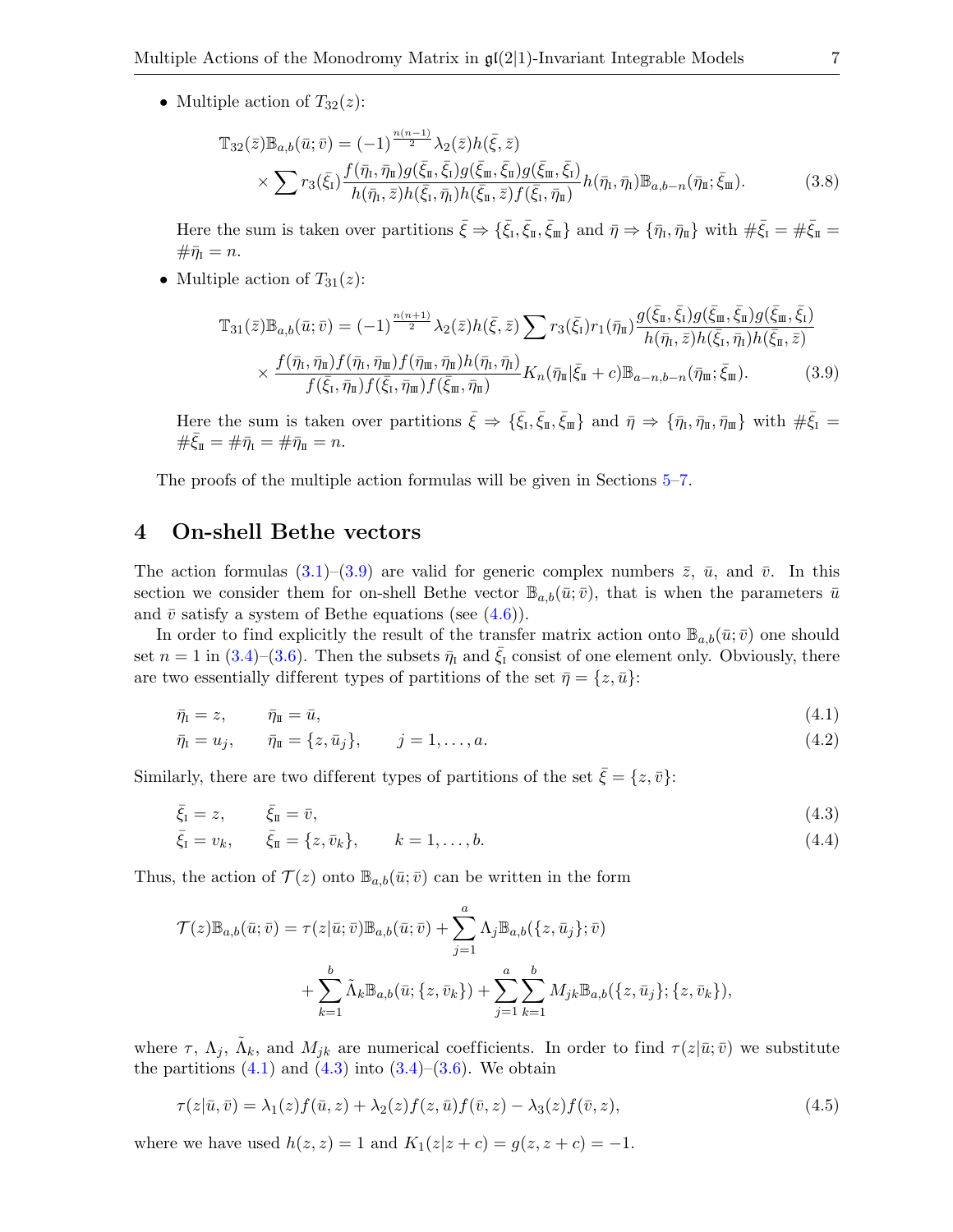In order to find  $\Lambda_j$  we substitute the partitions [\(4.2\)](#page-6-4) and [\(4.3\)](#page-6-3) into [\(3.4\)](#page-5-0)–[\(3.6\)](#page-5-1). We find

$$
\Lambda_j = \lambda_2(z)h(\bar{v},z)g(\bar{v},z)g(z,u_j)\left(r_1(u_j)\frac{f(\bar{u}_j,u_j)}{f(\bar{v},u_j)} - f(u_j,\bar{u}_j)\right).
$$

Similarly, in order to find  $\tilde{\Lambda}_k$  we substitute the partitions [\(4.1\)](#page-6-2) and [\(4.4\)](#page-6-5) into [\(3.4\)](#page-5-0)–[\(3.6\)](#page-5-1). This gives us

$$
\tilde{\Lambda}_k = \lambda_2(z) f(z, \bar{u}) g(\bar{v}_k, v_k) h(\bar{v}_k, z) g(z, v_k) \left(1 - \frac{r_3(v_k)}{f(v_k, \bar{u})}\right).
$$

If  $\mathbb{B}_{a,b}(\bar{u}; \bar{v})$  is an eigenvector of  $\mathcal{T}(z)$ , then the coefficients  $\Lambda_j$  and  $\tilde{\Lambda}_k$  must vanish for arbitrary z. Setting  $\Lambda_j = 0$  for  $j = 1, \ldots, a$  and  $\tilde{\Lambda}_k = 0$  for  $k = 1, \ldots, b$  we arrive at a system of equations

<span id="page-7-1"></span>
$$
r_1(u_j) = \frac{f(u_j, \bar{u}_j)}{f(\bar{u}_j, u_j)} f(\bar{v}, u_j), \qquad j = 1, ..., a,
$$
  
\n
$$
r_3(v_k) = f(v_k, \bar{u}), \qquad k = 1, ..., b.
$$
\n(4.6)

Let us check that  $M_{jk} = 0$  provided the system  $(4.6)$  is fulfilled. Substituting the partitions  $(4.2)$  and  $(4.4)$  into  $(3.4)$ – $(3.6)$  we obtain

$$
M_{jk} = \lambda_2(z)h(\bar{v}_k, z)g(\bar{v}_k, v_k)\left(\frac{r_1(u_j)f(\bar{u}_j, u_j)}{f(\bar{v}, u_j)}g(v_k, u_j)g(z, v_k)\right) + f(u_j, \bar{u}_j)g(u_j, z)\left[g(z, v_k) + \frac{r_3(v_k)}{f(v_k, \bar{u})}g(v_k, u_j)\right].
$$

Substituting here  $r_1(u_j)$  and  $r_3(v_k)$  from equations [\(4.6\)](#page-7-1), we immediately find that  $M_{jk} = 0$  due to the identity

$$
g(v_k, u_j)g(z, v_k) + g(u_j, z)g(z, v_k) + g(u_j, z)g(v_k, u_j) = 0.
$$

Thus, the system [\(4.6\)](#page-7-1) can be treated as the system of Bethe equations for the parameters  $\bar{u}$ and  $\bar{v}$ . If [\(4.6\)](#page-7-1) holds, then the corresponding Bethe vector  $\mathbb{B}_{a,b}(\bar{u};\bar{v})$  is on-shell, i.e., it is an eigenvector of the transfer matrix  $\mathcal{T}(z)$ . The eigenvalue of this on-shell vector is given by [\(4.5\)](#page-6-6). At the same time, it is easy to see that the function  $\tau(z|\bar{u}, \bar{v})$  has no poles in the points  $z = u_j$ ,  $j = 1, ..., a$ , and  $z = v_k, k = 1, ..., b$  due to the system [\(4.6\)](#page-7-1).

# <span id="page-7-0"></span>5 Proofs of multiple actions for  $T_{ij}$  with  $i < j$

Bethe vectors consist of the elements from the upper triangular part of the monodromy matrix applied to pseudovacuum  $\Omega$  [\(2.9\)](#page-3-3), [\(2.10\)](#page-4-1). Then, it is intuitively clear that actions of the elements  $T_{ij}$  with  $i < j$  are the simplest. We begin our consideration from the right-upper corner of monodromy matrix and will move along anti-diagonal direction successively proving the action relations.

#### 5.1 Proof for  $T_{13}$

For  $n = 1$  equation [\(3.1\)](#page-5-2) follows directly from the definitions of the Bethe vectors. Let us take, for instance, [\(2.9\)](#page-3-3) and set there  $\bar{u} = \{z, \bar{u}'\}$  and  $\bar{v} = \{z, \bar{v}'\}$ . Then the product  $1/f(\bar{v}, \bar{u})$ vanishes, as it contains  $1/f(z, z)$ . This zero, however, can be compensated if and only if  $z \in \bar{u}_I$ and  $z \in \bar{v}_I$ . Indeed, in this case the product  $g(\bar{v}_I, \bar{u}_I)$  contains a singular factor  $g(z, z)$ . Thus,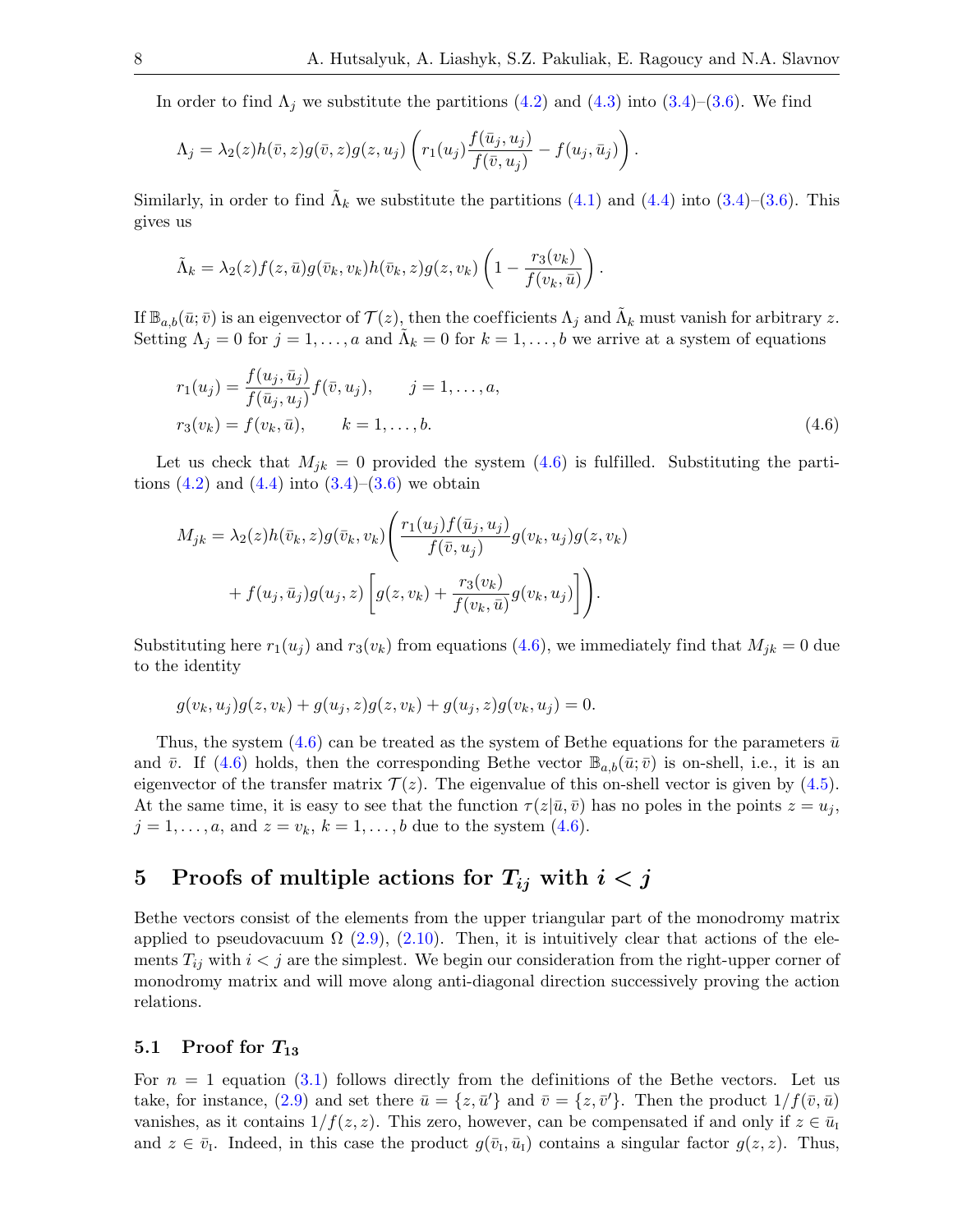we should consider only such partitions, for which  $z \in \bar{u}_I$  and  $z \in \bar{v}_I$ . Therefore we should set:  $\bar{u}_I = \{z, \bar{u}'_I\}$  and  $\bar{v}_I = \{z, \bar{v}'_I\}; \bar{u}_{II} = \bar{u}'_{II}$  and  $\bar{v}_{II} = \bar{v}'_{II}$ . Then we obtain

$$
\mathbb{B}_{a,b}(\{z,\bar{u}'\};\{z,\bar{v}'\}) = \sum g(\bar{v}'_1,\bar{u}'_1) \frac{f(\bar{u}'_1,\bar{u}'_1)g(\bar{v}'_1,\bar{v}'_1)h(\bar{u}'_1,\bar{u}'_1)}{\lambda_2(\bar{u}')\lambda_2(\bar{v}'_1)f(\bar{v}',\bar{u}')}g(\bar{v}'_1,z)g(z,\bar{u}'_1) \times \frac{f(z,\bar{u}'_1)g(\bar{v}'_1,z)h(z,\bar{u}'_1)h(\bar{u}'_1,z)}{\lambda_2(z)f(\bar{v}',z)f(z,\bar{u}')}\frac{T_{13}(z)}{h(\bar{u}'_1,z)}\mathbb{T}_{13}(\bar{u}'_1)T_{12}(\bar{u}'_1)\mathbb{T}_{23}(\bar{v}'_1)\Omega.
$$

After evident cancellations we arrive at

$$
\mathbb{B}_{a,b}(\{z,\bar{u}'\};\{z,\bar{v}'\}) = \frac{T_{13}(z)}{\lambda_2(z)h(\bar{v}',z)}\mathbb{B}_{a-1,b-1}(\bar{u}';\bar{v}'),
$$

which coincides with  $(3.1)$  at  $n = 1$ . The same result arises from the analysis of equation  $(2.10)$ .

Now we use induction over *n*. Assume that  $(3.1)$  holds for some  $n - 1$ . Then

$$
\mathbb{T}_{13}(\bar{z})\mathbb{B}_{a,b}(\bar{u};\bar{v}) = \frac{T_{13}(z_n)\mathbb{T}_{13}(\bar{z}_n)}{h(\bar{z}_n, z_n)}\mathbb{B}_{a,b}(\bar{u};\bar{v})
$$
  
\n
$$
= \lambda_2(\bar{z}_n) \frac{h(\bar{v}, \bar{z}_n)}{h(\bar{z}_n, z_n)} T_{13}(z_n) \mathbb{B}_{a+n-1,b+n-1}(\{\bar{u}, \bar{z}_n\}; \{\bar{v}, \bar{z}_n\})
$$
  
\n
$$
= \lambda_2(\bar{z})h(\bar{v}, \bar{z})\mathbb{B}_{a+n,b+n}(\{\bar{u}, \bar{z}\}; \{\bar{v}, \bar{z}\}),
$$

and thus,  $(3.1)$  is proved.

Using  $(3.1)$  one can recast recursions  $(2.11)$  and  $(2.12)$  as follows

<span id="page-8-0"></span>
$$
T_{12}(z)\mathbb{B}_{a,b}(\bar{u};\bar{v}) = \lambda_2(z)f(\bar{v},z)\mathbb{B}_{a+1,b}(\{\bar{u},z\};\bar{v}) + \lambda_2(z)\sum_{j=1}^b g(z,v_j)g(\bar{v}_j,v_j)h(\bar{v}_j,z)\mathbb{B}_{a+1,b}(\{\bar{u},z\};\{\bar{v}_j,z\}),
$$
(5.1)

and

$$
T_{23}(z)\mathbb{B}_{a,b}(\bar{u};\bar{v}) = \lambda_2(z)h(\bar{v},z)\bigg(f(z,\bar{u})\mathbb{B}_{a,b+1}(\bar{u};\{\bar{v},z\}) + \sum_{j=1}^a g(u_j,z)f(u_j,\bar{u}_j)\mathbb{B}_{a,b+1}(\{\bar{u}_j,z\};\{\bar{v},z\})\bigg).
$$

One can easily recognize in these equations the actions  $(3.2)$  and  $(3.3)$  for  $n = 1$ . Then one should use induction over *n*.

### 5.2 Proof for  $T_{12}$

Assume that  $(3.2)$  holds for some  $n-1$ . Then

$$
T_{12}(\bar{z})\mathbb{B}_{a,b}(\bar{u};\bar{v}) = T_{12}(z_n)\lambda_2(\bar{z}_n)h(\bar{\xi},\bar{z}_n)\sum \frac{g(\bar{\xi}_{\bar{\mathfrak{u}}},\bar{\xi}_{\bar{\mathfrak{u}}})}{h(\bar{\xi}_{\bar{\mathfrak{u}}},\bar{z}_n)}\mathbb{B}_{a+n-1,b}(\bar{\eta};\bar{\xi}_{\bar{\mathfrak{u}}}).
$$

Here  $\bar{\eta} = {\bar{z}_n, \bar{u}}$ ,  $\bar{\xi} = {\bar{z}_n, \bar{v}}$ , and the sum runs through the partitions  $\bar{\xi} \Rightarrow {\bar{\xi}_1, \bar{\xi}_1}$  with  $\#\bar{\xi}_1 = n-1$ . Acting with  $T_{12}(z_n)$  we obtain

$$
T_{12}(\bar{z})\mathbb{B}_{a,b}(\bar{u};\bar{v})=\lambda_2(\bar{z})\frac{h(\bar{\xi},\bar{z}_n)}{h(z_n,\bar{z}_n)}\sum \frac{g(\bar{\xi}_{\bar{\mathfrak{u}}},\bar{\xi}_{\bar{\mathfrak{l}}})}{h(\bar{\xi}_{\bar{\mathfrak{l}}},\bar{z}_n)}h(\bar{\xi}_{\bar{\mathfrak{u}}},z_n)\frac{g(\bar{\xi}_{\bar{\mathfrak{u}}},\bar{\xi}_{\bar{\mathfrak{l}}})}{h(\bar{\xi}_{\bar{\mathfrak{l}}},z_n)}\mathbb{B}_{a+n,b}(\bar{\eta};\bar{\xi}_{\bar{\mathfrak{u}}}).
$$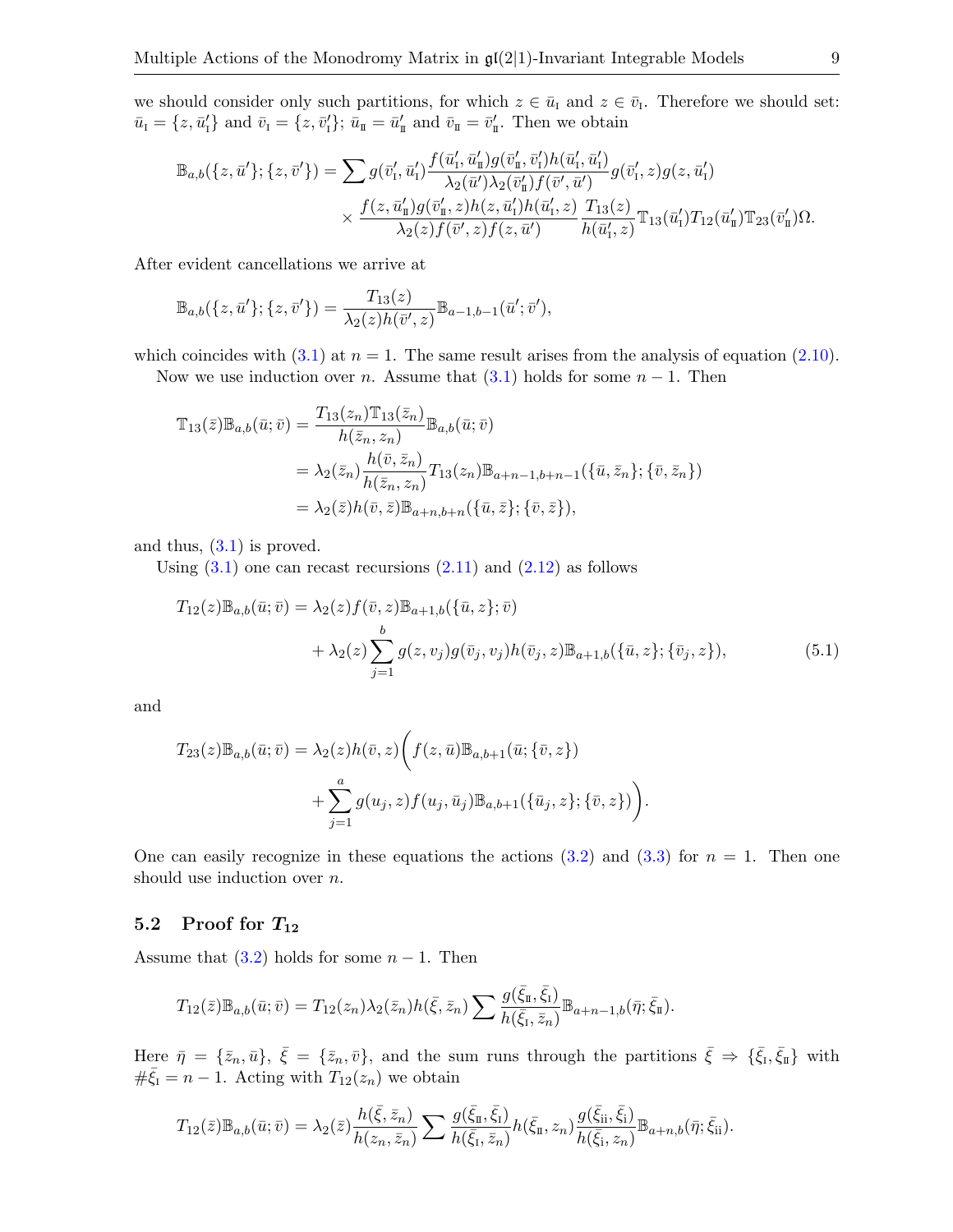Here already  $\bar{\eta} = \{\bar{z}, \bar{u}\}\$  and  $\bar{\xi} = \{\bar{z}, \bar{v}\}\$ . The sum first is taken over partitions  $\{\bar{z}_n, \bar{v}\}\Rightarrow \{\bar{\xi}_1, \bar{\xi}_1\}\$ with  $\#\bar{\xi}_I = n-1$ , and then over partitions  $\{z_n, \bar{\xi}_{\bar{n}}\} \Rightarrow \{\bar{\xi}_i, \bar{\xi}_{\bar{n}}\}$  with  $\#\bar{\xi}_i = 1$ . One can say that the sum is taken over partitions  $\{\bar{z}, \bar{v}\} = \bar{\xi} \Rightarrow \{\bar{\xi}_I, \bar{\xi}_i, \bar{\xi}_i\}$  with restrictions  $z_n \notin \bar{\xi}_I$ ,  $\#\bar{\xi}_I = n - 1$ , and  $\#\bar{\xi}_i = 1$ . Presenting  $\bar{\xi}_{\text{I\hspace{-.1em}I}}$  as  $\bar{\xi}_{\text{I\hspace{-.1em}I}} = {\{\bar{\xi}_i, \bar{\xi}_{ii}\}\setminus{\{z_n\}}\}$  we obtain

$$
g(\bar{\xi}_{\mathbb{I}}, \bar{\xi}_{\mathbb{I}}) = \frac{g(\bar{\xi}_{\mathbb{I}}, \bar{\xi}_{\mathbb{I}})g(\bar{\xi}_{\mathbb{I}\mathbb{I}}, \bar{\xi}_{\mathbb{I}})}{g(z_n, \bar{\xi}_{\mathbb{I}})}, \qquad h(\bar{\xi}_{\mathbb{I}}, z_n) = h(\bar{\xi}_{\mathbb{I}}, z_n)h(\bar{\xi}_{\mathbb{I}\mathbb{I}}, z_n),
$$

and hence,

<span id="page-9-0"></span>
$$
T_{12}(\bar{z})\mathbb{B}_{a,b}(\bar{u};\bar{v}) = \lambda_2(\bar{z})\frac{h(\bar{\xi},\bar{z}_n)}{h(z_n,\bar{z}_n)}\sum \frac{g(\bar{\xi}_i,\bar{\xi}_l)g(\bar{\xi}_{ii},\bar{\xi}_l)g(\bar{\xi}_{ii},\bar{\xi}_l)}{g(z_n,\bar{\xi}_l)h(\bar{\xi}_l,\bar{z}_n)}h(\bar{\xi}_{ii},z_n)\mathbb{B}_{a+n,b}(\bar{\eta};\bar{\xi}_{ii}).
$$
 (5.2)

Observe that the condition  $z_n \notin \bar{\xi}_I$  is ensured by the product  $g(z_n, \bar{\xi}_I)$  in the denominator. Hence, we can say that the sum is taken over partitions  $\bar{\xi} \Rightarrow {\{\bar{\xi}_I,\bar{\xi}_i,\bar{\xi}_i\}}$  with the restrictions on the cardinalities of the subsets only. Setting  $\{\bar{\xi}_I, \bar{\xi}_i\} = \bar{\xi}_0$  we recast  $(5.2)$  as follows

$$
T_{12}(\bar{z})\mathbb{B}_{a,b}(\bar{u};\bar{v}) = \lambda_2(\bar{z})\frac{h(\bar{\xi},\bar{z})}{h(z_n,\bar{z}_n)}\sum \frac{g(\bar{\xi}_i,\bar{\xi}_1)g(z_n,\bar{\xi}_i)h(\bar{\xi}_i,\bar{z}_n)}{g(z_n,\bar{\xi}_0)h(\bar{\xi}_0,\bar{z})}g(\bar{\xi}_{ii},\bar{\xi}_0)\mathbb{B}_{a+n,b}(\bar{\eta};\bar{\xi}_{ii}).
$$

The sum over partitions  $\bar{\xi}_0 \Rightarrow {\bar{\xi}_1, \bar{\xi}_i}$  can be computed via Lemma [A.1](#page-18-0)

<span id="page-9-1"></span>
$$
\sum_{\bar{\xi}_0 \to \{\bar{\xi}_1, \bar{\xi}_1\}} g(\bar{\xi}_1, \bar{\xi}_1) g(z_n, \bar{\xi}_1) h(\bar{\xi}_1, \bar{z}_n) = g(z_n, \bar{\xi}_0) h(z_n, \bar{z}_n),\tag{5.3}
$$

where we took into account that  $\#\bar{\xi}_0 = n$ . Thus, we arrive at

$$
T_{12}(\bar{z})\mathbb{B}_{a,b}(\bar{u};\bar{v})=\lambda_2(\bar{z})h(\bar{\xi},\bar{z})\sum \frac{g(\bar{\xi}_{\rm ii},\bar{\xi}_{\rm 0})}{h(\bar{\xi}_{\rm 0},\bar{z})}\mathbb{B}_{a+n,b}(\bar{\eta};\bar{\xi}_{\rm ii}),
$$

which coincides with  $(3.2)$  up to a relabeling of the subsets.

#### 5.3 Proof for  $T_{23}$

Assume that [\(3.3\)](#page-5-4) holds for some  $n-1$ . Let  $\#\bar{z}=n$ . Then we have

$$
\mathbb{T}_{23}(\bar{z})\mathbb{B}_{a,b}(\bar{u};\bar{v}) = \frac{T_{23}(z_n)\mathbb{T}_{23}(\bar{z}_n)}{h(\bar{z}_n,z_n)}\mathbb{B}_{a,b}(\bar{u};\bar{v})
$$
  
=  $(-1)^{n-1}\lambda_2(\bar{z}_n)\frac{h(\bar{v},\bar{z}_n)}{h(\bar{z}_n,z_n)}\sum K_{n-1}(\bar{z}_n|\bar{\eta}_1+c)f(\bar{\eta}_1,\bar{\eta}_1)T_{23}(z_n)\mathbb{B}_{a,b+n-1}(\bar{\eta}_1;\bar{\xi}).$ 

Here  $\bar{\eta} = {\bar{z}_n, \bar{u}}$ ,  $\bar{\xi} = {\bar{z}_n, \bar{v}}$ , and the sum runs through the partitions  $\bar{\eta} \Rightarrow {\bar{\eta}_1, \bar{\eta}_1}$  with  $\#\bar{\eta}_I = n - 1$ . Acting with  $T_{23}(z_n)$  we obtain

$$
\mathbb{T}_{23}(\bar{z})\mathbb{B}_{a,b}(\bar{u};\bar{v}) = (-1)^n \lambda_2(\bar{z}) \frac{h(\bar{v},\bar{z}_n)}{h(\bar{z}_n,z_n)} \times \sum K_{n-1}(\bar{z}_n|\bar{\eta}_1 + c) f(\bar{\eta}_1, \bar{\eta}_1) h(\bar{\xi}, z_n) K_1(z_n|\bar{\eta}_1 + c) f(\bar{\eta}_1, \bar{\eta}_1) \mathbb{B}_{a,b+n}(\bar{\eta}_1, \bar{\xi}).
$$

Here already  $\bar{\eta} = \{\bar{z}, \bar{u}\}, \bar{\xi} = \{\bar{z}, \bar{v}\},$  and the sum is taken first over partitions  $\{\bar{z}_n, \bar{u}\} \Rightarrow \{\bar{\eta}_1, \bar{\eta}_{\bar{u}}\}$ with  $\#\bar{\eta}_1 = n-1$ , and then over partitions  $\{z_n, \bar{\eta}_\mathbb{I}\}\Rightarrow \{\bar{\eta}_i, \bar{\eta}_{ii}\}\$  with  $\#\bar{\eta}_i = 1$ . Substituting here  $\bar{\eta}_{\rm II} = \{\bar{\eta}_{\rm i},\bar{\eta}_{\rm ii}\} \setminus \{z_n\}$  we find

$$
\mathbb{T}_{23}(\bar{z})\mathbb{B}_{a,b}(\bar{u};\bar{v}) = (-1)^n \lambda_2(\bar{z})h(\bar{v},\bar{z})
$$
  
\$\times \sum K\_{n-1}(\bar{z}\_n|\bar{\eta}\_1 + c)K\_1(z\_n|\bar{\eta}\_1 + c)\frac{f(\bar{\eta}\_1, \bar{\eta}\_i)f(\bar{\eta}\_1, \bar{\eta}\_i)f(\bar{\eta}\_i, \bar{\eta}\_i)}{f(\bar{\eta}\_1, z\_n)}\mathbb{B}\_{a,b+n}(\bar{\eta}\_i;\bar{\xi})\$.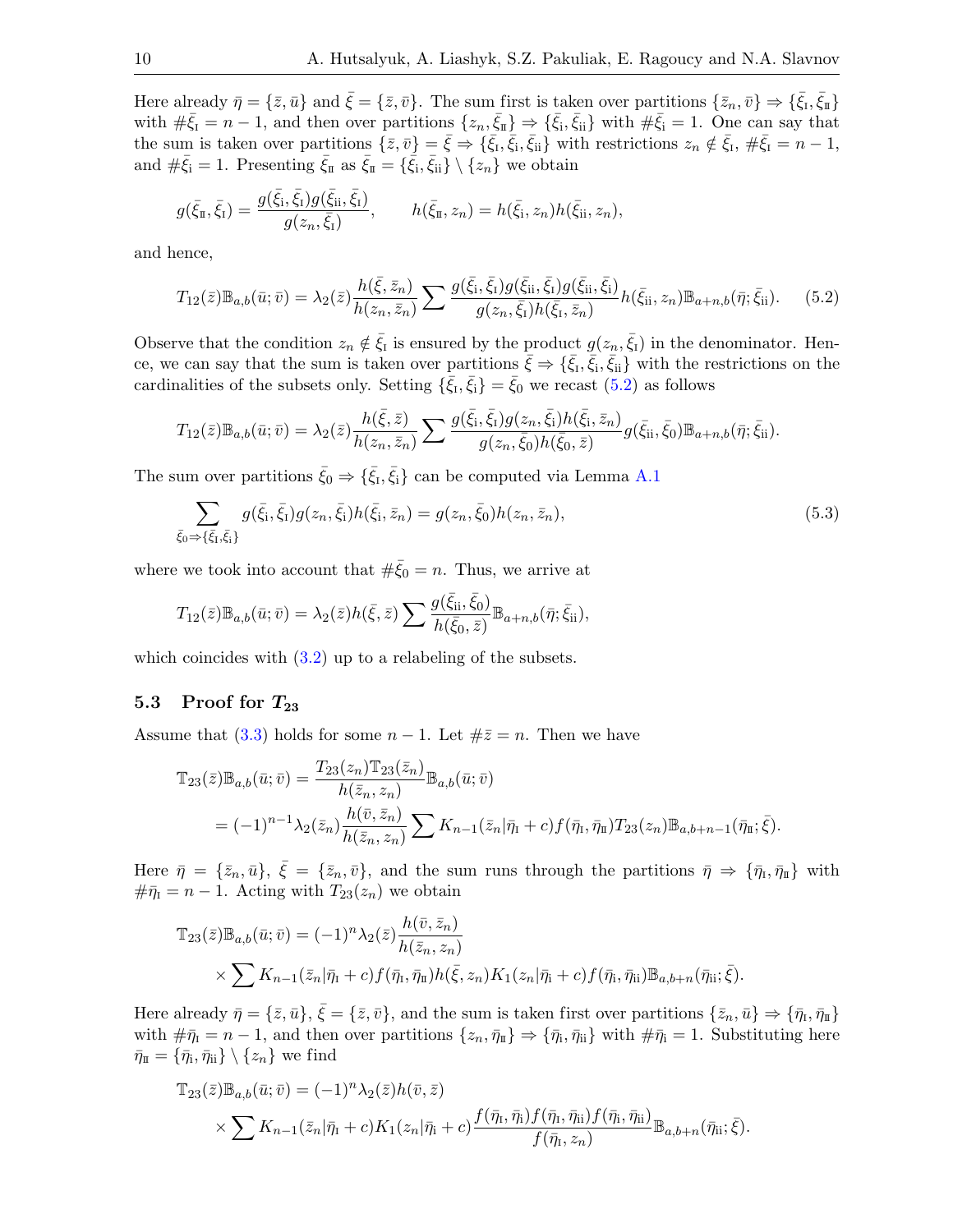Setting  $\bar{\eta}_0 = \{\bar{\eta}_1, \bar{\eta}_1\}$  and using  $K_1(z_n|\bar{\eta}_1 + c) = -K_1(\bar{\eta}_1|z_n)/f(\bar{\eta}_1, z_n)$  we obtain

$$
\mathbb{T}_{23}(\bar{z})\mathbb{B}_{a,b}(\bar{u};\bar{v}) = (-1)^{n-1}\lambda_2(\bar{z})h(\bar{v},\bar{z})
$$
  
\$\times \sum K\_{n-1}(\bar{z}\_n|\bar{\eta}\_1+c)K\_1(\bar{\eta}\_i|z\_n)f(\bar{\eta}\_i,\bar{\eta}\_i)\frac{f(\bar{\eta}\_0,\bar{\eta}\_{ii})}{f(\bar{\eta}\_0,z\_n)}\mathbb{B}\_{a,b+n}(\bar{\eta}\_{ii};\bar{\xi}).\$

Now we can compute the sum over partitions  $\bar{\eta}_0 \Rightarrow {\bar{\eta}_i, \bar{\eta}_i}$  via  $(A.2)$ 

<span id="page-10-4"></span>
$$
\sum_{\bar{\eta}_0 \Rightarrow {\{\bar{\eta}_1, \bar{\eta}_1\}}} K_{n-1}(\bar{z}_n | \bar{\eta}_1 + c) K_1(\bar{\eta}_1 | z_n) f(\bar{\eta}_1, \bar{\eta}_1) = -f(\bar{\eta}_0, z_n) K_n(\bar{z} | \bar{\eta}_0 + c),
$$
\n(5.4)

which gives us

$$
\mathbb{T}_{23}(\bar{z})\mathbb{B}_{a,b}(\bar{u};\bar{v})=(-1)^n\lambda_2(\bar{z})h(\bar{v},\bar{z})\sum K_n(\bar{z}|\bar{\eta}_0+c)f(\bar{\eta}_0,\bar{\eta}_{ii})\mathbb{B}_{a,b+n}(\bar{\eta}_{ii};\bar{\xi}).
$$

This is exactly [\(3.3\)](#page-5-4) up to the labeling of the subsets.

## 6 Proof of the multiple action of the operator  $T_{22}$

The proofs for the actions  $(3.4)$ – $(3.9)$  are much more involved than the ones considered in the previous section. Fortunately, they all are quite similar. Therefore, we only detail one as a typical example, the other actions being proven in the same manner. We focus on the operator  $T_{22}(u)$ .

The strategy of the proof is the following. First, we prove equation [\(3.5\)](#page-5-5) for  $a = #\bar{u} = 0$ and  $n = \frac{1}{2}\bar{z} = 1$ . This can be done either via the standard consideration of the algebraic Bethe ansatz or using induction over  $b = #\bar{v}$ . In both cases we use [\(2.13\)](#page-4-4) and the relation

<span id="page-10-0"></span>
$$
T_{22}(u)T_{23}(v) = f(v, u)T_{23}(v)T_{22}(u) + g(u, v)T_{23}(u)T_{22}(v),
$$
\n(6.1)

that follows from  $(2.4)$ .

The next step of the proof is an induction over a. We assume that  $(3.5)$  is valid for  $n = 1$ and some a and use recursion  $(2.11)$ . Hereby, we use some of commutation relations  $(2.4)$ 

$$
T_{22}(u)T_{12}(v) = f(u,v)T_{12}(v)T_{22}(u) + g(v,u)T_{12}(u)T_{22}(v),
$$
\n(6.2)

<span id="page-10-3"></span><span id="page-10-2"></span>
$$
[T_{22}(u), T_{13}(v)] = g(u, v) (T_{12}(v) T_{23}(u) - T_{12}(u) T_{23}(v)).
$$
\n(6.3)

Finally, when equation [\(3.5\)](#page-5-5) is proved for  $n = 1$  and arbitrary a and b we use induction over n.

**Remark 6.1.** We begin the proof with the case  $n = 1$ ,  $a = 0$ , and arbitrary b. However, one could also begin with the case  $n = 1$ ,  $b = 0$ , and arbitrary a. For the action of the operator  $T_{22}(z)$  this is a matter of choice. For other operators these two starting cases could be essentially different. For instance, one can easily see that  $T_{21}(z)\mathbb{B}_{0,b}(\emptyset,\bar{v})=0$  for arbitrary b. On the other hand, the action  $T_{21}(z)\mathbb{B}_{a,0}(\bar{u},\varnothing)$  is highly nontrivial, although it is clear that it should coincide with the analogous action in the models with  $\mathfrak{gl}(3)$ -invariant R-matrix. Obviously, in this case it is better to begin the proof with the vector  $\mathbb{B}_{0,b}(\emptyset,\bar{v})$ .

#### 6.1 Action of  $T_{22}(z)$  at  $a=0$  and  $z=1$

In the particular case  $a = 0$  and  $n = 1$  equation  $(3.5)$  turns into

<span id="page-10-1"></span>
$$
T_{22}(z)\mathbb{B}_{0,b}(\varnothing;\bar{v}) = \lambda_2(z)h(\bar{v},z)\sum \frac{g(\bar{\xi}_{\mathbb{I}},\bar{\xi}_{\mathbb{I}})}{h(\bar{\xi}_{\mathbb{I}},z)}\mathbb{B}_{0,b}(\varnothing;\bar{\xi}_{\mathbb{I}}).
$$
\n(6.4)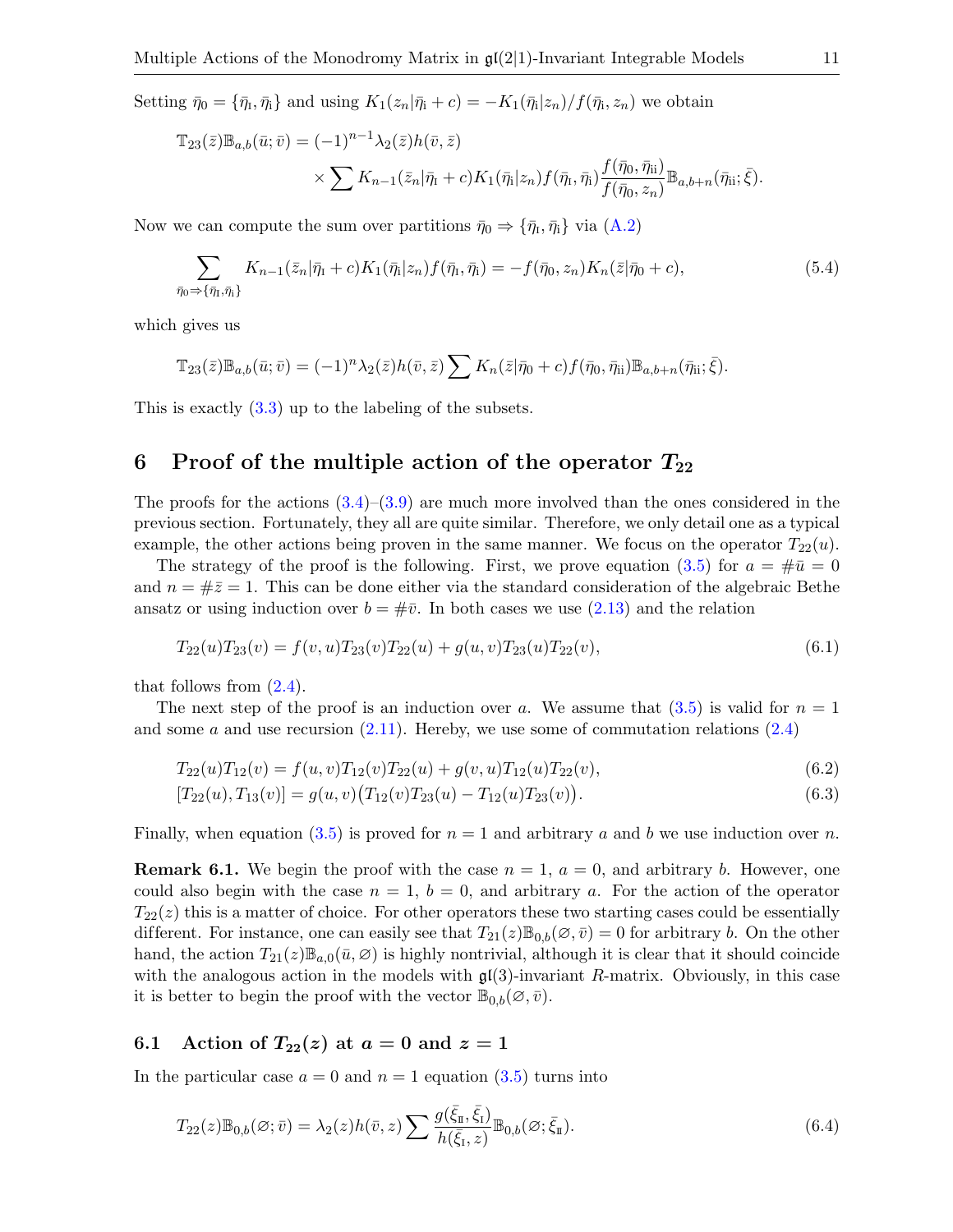The sum is taken over partitions  $\{z,\bar{v}\} = \bar{\xi} \Rightarrow \{\bar{\xi}_I, \bar{\xi}_{\bar{I}}\}$  with  $\#\bar{\xi}_I = 1$ . We prove this action using the standard scheme of the algebraic Bethe ansatz. The vector  $\mathbb{B}_{0,b}(\varnothing;\bar{v})$  is given by the second equation [\(2.13\)](#page-4-4). Thus, we should move the operator  $T_{22}(z)$  to the right through the product of the operators  $T_{23}(v_i)$ . Using  $(6.1)$  we easily find

$$
T_{22}(z)\mathbb{B}_{0,b}(\varnothing;\bar{v})=\Lambda\mathbb{B}_{0,b}(\varnothing;\bar{v})+\sum_{j=1}^b\Lambda_j\mathbb{B}_{0,b}(\varnothing;\{\bar{v}_j,z)),
$$

where  $\Lambda$  and  $\Lambda_j$  are some coefficients to be determined. Obviously, in order to obtain the coefficient of  $\mathbb{B}_{0,b}(\emptyset;\bar{v})$  one should use only the first term in the r.h.s. of  $(6.1)$ . From this we immediately find

$$
\Lambda = \lambda_2(z) f(\bar{v}, z).
$$

Then, due to the symmetry of  $\mathbb{T}_{23}(\bar{v})$  over  $\bar{v}$  it is enough to find  $\Lambda_1$  only. Permuting  $T_{22}(z)$ with  $T_{23}(v_1)$  we should use the second term in the r.h.s. of [\(6.1\)](#page-10-0). We have

$$
T_{22}(z)\frac{\mathbb{T}_{23}(\bar{v})}{\lambda_2(\bar{v})}\Omega = T_{22}(z)\frac{T_{23}(v_1)\mathbb{T}_{23}(\bar{v}_1)}{\lambda_2(\bar{v})h(\bar{v}_1,v_1)}\Omega = g(z,v_1)T_{23}(z)\frac{T_{22}(v_1)\mathbb{T}_{23}(\bar{v}_1)}{\lambda_2(\bar{v})h(\bar{v}_1,v_1)}\Omega + UWT,
$$

where  $UWT$  means unwanted terms, i.e., the terms that cannot give a contribution to the coefficient  $\Lambda_1$ . Now, moving  $T_{22}(v_1)$  through the product  $\mathbb{T}_{23}(\bar{v})$  we should use only the first term in the r.h.s. of  $(6.1)$ , which gives us

$$
T_{22}(z)\frac{\mathbb{T}_{23}(\bar{v})}{\lambda_2(\bar{v})}\Omega=g(z,v_1)g(\bar{v}_1,v_1)T_{23}(z)\frac{\mathbb{T}_{23}(\bar{v}_1)}{\lambda_2(\bar{v})}\lambda_2(v_1)\Omega+UWT,
$$

where we used  $g(\bar{v}_1, v_1) = f(\bar{v}_1, v_1)/h(\bar{v}_1, v_1)$ . It remains to combine  $T_{23}(z)$  and  $T_{23}(\bar{v}_1)$  into  $\mathbb{T}_{23}(\{z,\bar{v}_1\})$  and we arrive at

$$
T_{22}(z)\frac{\mathbb{T}_{23}(\bar{v})}{\lambda_2(\bar{v})}\Omega=\lambda_2(z)g(z,v_1)g(\bar{v}_1,v_1)h(\bar{v}_1,z)\frac{\mathbb{T}_{23}(\{z,\bar{v}_1\})}{\lambda_2(\bar{v}_1)\lambda_2(z)}\Omega+UWT,
$$

leading to

$$
\Lambda_1 = \lambda_2(z)g(z,v_1)g(\bar{v}_1,v_1)h(\bar{v}_1,z).
$$

Thus, we eventually obtain

<span id="page-11-0"></span>
$$
T_{22}(z)\mathbb{B}_{0,b}(\varnothing;\bar{v}) = \lambda_2(z)f(\bar{v},z)\mathbb{B}_{0,b}(\varnothing;\bar{v})
$$
  
+ 
$$
\lambda_2(z)\sum_{j=1}^b g(z,v_j)g(\bar{v}_j,v_j)h(\bar{v}_j,z)\mathbb{B}_{0,b}(\varnothing;\{\bar{v}_j,z\}).
$$
 (6.5)

It is easy to see that this formula coincides with  $(6.4)$ . Indeed the first term in  $(6.5)$  corresponds to the partition  $\xi_{\text{I}} = z$  and  $\xi_{\text{II}} = \bar{v}$  in [\(6.4\)](#page-10-1). The other terms arise in the case of the partitions  $\bar{\xi}_I = v_j$ ,  $j = 1, \ldots, b$ , and  $\bar{\xi}_{II} = \{z, \bar{v}_j\}$ . Thus, action [\(6.4\)](#page-10-1) is proved.

#### 6.2 Induction over a

For  $n = 1$  equation [\(3.5\)](#page-5-5) takes the form

<span id="page-11-1"></span>
$$
T_{22}(z)\mathbb{B}_{a,b}(\bar{u};\bar{v}) = \lambda_2(z)h(\bar{v},z)\sum \frac{f(\bar{\eta}_1,\bar{\eta}_1)g(\bar{\xi}_1,\bar{\xi}_1)}{h(\bar{\eta}_1,z)h(\bar{\xi}_1,z)}\mathbb{B}_{a,b}(\bar{\eta}_1;\bar{\xi}_1).
$$
(6.6)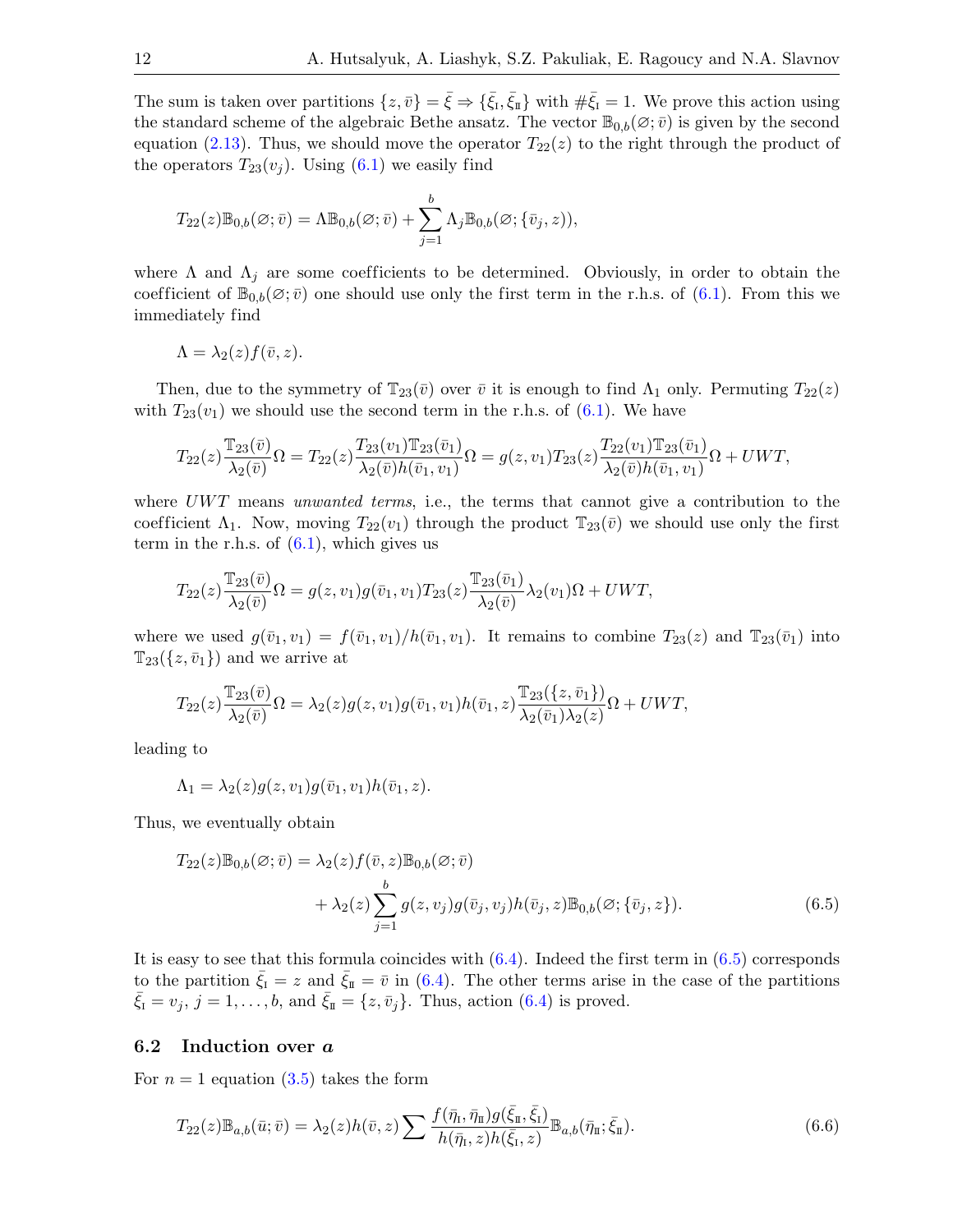The sum is taken over partitions  $\bar{\xi} \Rightarrow {\bar{\xi}_I, \bar{\xi}_{\bar{I}}}$  and  $\bar{\eta} \Rightarrow {\bar{\eta}_I, \bar{\eta}_{\bar{I}}}$  with  $\bar{\eta} \bar{\xi}_I = \bar{\eta}_I = 1$ . We assume that [\(6.6\)](#page-11-1) is valid for some  $a \ge 0$  and b arbitrary. Then, due to recursion [\(2.11\)](#page-4-2) we have

<span id="page-12-3"></span>
$$
T_{22}(z_1)\mathbb{B}_{a+1,b}(\{\bar{u};z_2\};\bar{v}) = T_{22}(z_1)\frac{T_{12}(z_2)\mathbb{B}_{a,b}(\bar{u};\bar{v})}{\lambda_2(z_2)f(\bar{v},z_2)} - T_{22}(z_1)\sum_{j=1}^b \frac{g(z_2,v_j)g(\bar{v}_j,v_j)T_{13}(z_2)\mathbb{B}_{a,b-1}(\bar{u};\bar{v}_j)}{\lambda_2(z_2)f(\bar{v},z_2)}.
$$
(6.7)

We see that in order to compute the action of  $T_{22}(z_1)$  onto  $\mathbb{B}_{a+1,b}(\{z_2,\bar{u}\};\bar{v})$  we should calculate the successive actions of the operators  $T_{22}(z_1)T_{12}(z_2)$  and  $T_{22}(z_1)T_{13}(z_2)$ . This can be done via  $(6.2)$  and  $(6.3)$ 

$$
T_{22}(z_1)T_{12}(z_2)\mathbb{B}_{a,b}(\bar{u};\bar{v})
$$
  
=  $(f(z_1, z_2)T_{12}(z_2)T_{22}(z_1) + g(z_2, z_1)T_{12}(z_1)T_{22}(z_2))\mathbb{B}_{a,b}(\bar{u};\bar{v}),$   

$$
T_{22}(z_1)T_{13}(z_2)\mathbb{B}_{a,b-1}(\bar{u};\bar{v}_j) = T_{13}(z_2)T_{22}(z_1)\mathbb{B}_{a,b-1}(\bar{u};\bar{v}_j)
$$
 (6.8)

<span id="page-12-2"></span><span id="page-12-1"></span>+ 
$$
g(z_1, z_2) (T_{12}(z_2) T_{23}(z_1) - T_{12}(z_1) T_{23}(z_2)) \mathbb{B}_{a, b-1}(\bar{u}; \bar{v}_j).
$$
 (6.9)

Thus, we have reduced the action  $T_{22}(z_1)\mathbb{B}_{a+1,b}(\{\bar{u}; z_2\};\bar{v})$  to the calculation of several successive actions. In all of them the operator  $T_{22}$  acts either on  $\mathbb{B}_{a,b}(\bar{u}; \bar{v})$  or on  $\mathbb{B}_{a,b-1}(\bar{u}; \bar{v}_j)$ , which are known due to the induction assumption. The actions of other operators  $T_{ij}$  with  $i < j$  are already known for a and b arbitrary.

## 6.2.1 Successive action of  $T_{12}$  and  $T_{23}$

We begin our calculation with the successive action of the operators  $T_{12}$  and  $T_{23}$ . Using [\(3.3\)](#page-5-4) we have

$$
T_{12}(z_2)T_{23}(z_1)\mathbb{B}_{a,b}(\bar{u};\bar{v})=\lambda_2(z_1)h(\bar{v},z_1)\sum \frac{f(\bar{\eta}_1,\bar{\eta}_1)}{h(\bar{\eta}_1,z_1)}T_{12}(z_2)\mathbb{B}_{a,b+1}(\bar{\eta}_1;\bar{\xi}).
$$

Here  $\bar{\eta} = \{z_1, \bar{u}\}\$ and  $\bar{\xi} = \{z_1, \bar{v}\}\$ . The sum is taken over partitions  $\bar{\eta} \Rightarrow \{\bar{\eta}_1, \bar{\eta}_1\}$  with  $\#\bar{\eta}_1 = 1$ . Then we use  $(3.2)$  and find

<span id="page-12-0"></span>
$$
T_{12}(z_2)T_{23}(z_1)\mathbb{B}_{a,b}(\bar{u};\bar{v})
$$
  
=  $\lambda_2(\bar{z})h(\bar{v},z_1)h(\bar{\xi},z_2)\sum \frac{f(\bar{\eta}_1,\bar{\eta}_1)}{h(\bar{\eta}_1,z_1)}\frac{g(\bar{\xi}_1,\bar{\xi}_1)}{h(\bar{\xi}_1,z_2)}\mathbb{B}_{a+1,b+1}(\{\bar{\eta}_1,z_2\};\bar{\xi}_1).$  (6.10)

Here already  $\bar{\xi} = {\bar{z}, \bar{v}}$ , however we still have  $\bar{\eta} = {z_1, \bar{u}}$ . Replacing  ${\bar{\eta}}_{\bar{z}}$ ,  $z_2$  by  $\bar{\eta}_{\bar{z}}$  we recast  $(6.10)$  in the form

$$
T_{12}(z_2)T_{23}(z_1)\mathbb{B}_{a,b}(\bar{u};\bar{v})
$$
  
=  $\lambda_2(\bar{z})h(\bar{v},\bar{z})h(z_1,z_2)\sum \frac{f(\bar{\eta}_1,\bar{\eta}_1)g(\bar{\xi}_1,\bar{\xi}_1)}{f(\bar{\eta}_1,z_2)h(\bar{\eta}_1,z_1)h(\bar{\xi}_1,z_2)}\mathbb{B}_{a+1,b+1}(\bar{\eta}_1;\bar{\xi}_1).$ 

Here  $\bar{\eta} = {\bar{z}, \bar{u}}$ , and the sum is taken over partitions  $\bar{\eta} \Rightarrow {\bar{\eta}}_I, \bar{\eta}_{II}$  and  $\bar{\xi} \Rightarrow {\bar{\xi}}_I, \bar{\xi}_{II}$  with  $\#\bar{\eta}_I = \#\bar{\xi}_I = 1$ . Note that the condition  $z_2 \notin \bar{\eta}_I$  is ensured automatically. Indeed, if  $z_2 \in \bar{\eta}_I$ , then  $1/f(\bar{\eta}_1, z_2) = 0.$ 

Replacing here  $z_1 \leftrightarrow z_2$  we obtain

$$
T_{12}(z_1)T_{23}(z_2)\mathbb{B}_{a,b}(\bar{u};\bar{v})
$$
  
=  $\lambda_2(\bar{z})h(\bar{v},\bar{z})h(z_2,z_1)\sum \frac{f(\bar{\eta}_I,\bar{\eta}_I)g(\bar{\xi}_I,\bar{\xi}_I)}{f(\bar{\eta}_I,z_1)h(\bar{\eta}_I,z_2)h(\bar{\xi}_I,z_1)}\mathbb{B}_{a+1,b+1}(\bar{\eta}_I,\bar{\xi}_I).$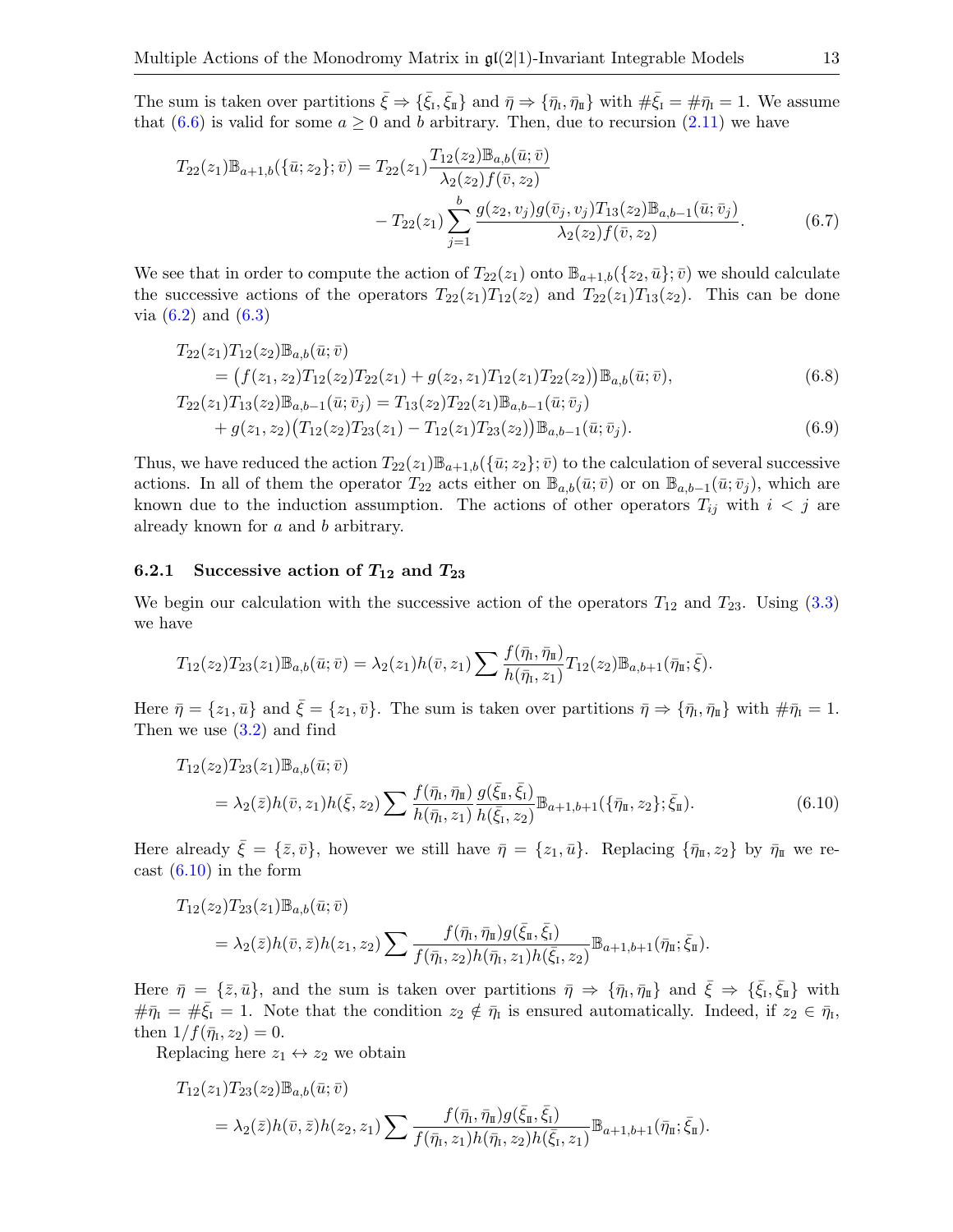Thus, we find

<span id="page-13-0"></span>
$$
g(z_1, z_2) (T_{12}(z_2) T_{23}(z_1) - T_{12}(z_1) T_{23}(z_2)) \mathbb{B}_{a,b}(\bar{u}; \bar{v})
$$
  
\n
$$
= \lambda_2(\bar{z}) h(\bar{v}, \bar{z}) \sum \frac{f(\bar{\eta}_1, \bar{\eta}_1) g(\bar{\xi}_1, \bar{\xi}_1)}{h(\bar{\eta}_1, \bar{z})} \mathbb{B}_{a+1,b+1}(\bar{\eta}_1; \bar{\xi}_1)
$$
  
\n
$$
\times \left\{ \frac{f(z_1, z_2)}{g(\bar{\eta}_1, z_2) h(\bar{\xi}_1, z_2)} + \frac{f(z_2, z_1)}{g(\bar{\eta}_1, z_1) h(\bar{\xi}_1, z_1)} \right\}.
$$
 (6.11)

#### 6.2.2 Successive action of  $T_{13}$  and  $T_{22}$

Combining the actions  $(6.6)$  and  $(3.1)$  we obtain

$$
T_{13}(z_2)T_{22}(z_1)\mathbb{B}_{a,b}(\bar{u};\bar{v})
$$
  
=  $\lambda_2(\bar{z})h(\bar{v},z_1)\sum \frac{f(\bar{\eta}_1,\bar{\eta}_1)g(\bar{\xi}_1,\bar{\xi}_1)h(\bar{\xi}_1,z_2)}{h(\bar{\eta}_1,z_1)h(\bar{\xi}_1,z_1)}\mathbb{B}_{a+1,b+1}(\{\bar{\eta}_1,z_2\};\{\bar{\xi}_1,z_2\}).$ 

Here  $\bar{\eta} = {\bar{u}, z_1}$  and  $\bar{\xi} = {\bar{v}, z_1}$ . Replacing  ${\bar{\eta}_{\scriptscriptstyle \rm I\hspace{-1pt}I}}$ , with  $\bar{\eta}_{\scriptscriptstyle \rm I\hspace{-1pt}I}$  and  ${\bar{\xi}_{\scriptscriptstyle \rm I\hspace{-1pt}I}}$ , with  $\bar{\xi}_{\scriptscriptstyle \rm I\hspace{-1pt}I}$  we arrive at

<span id="page-13-1"></span>
$$
T_{13}(z_2)T_{22}(z_1)\mathbb{B}_{a,b}(\bar{u};\bar{v}) = \lambda_2(\bar{z})h(\bar{v},\bar{z})h(z_1,z_2)\sum \frac{f(\bar{\eta}_1,\bar{\eta}_1)g(\bar{\xi}_1,\bar{\xi}_1)\mathbb{B}_{a+1,b+1}(\bar{\eta}_1,\bar{\xi}_1)}{f(\bar{\eta}_1,z_2)g(z_2,\bar{\xi}_1)h(\bar{\eta}_1,z_1)h(\bar{\xi}_1,\bar{z})}.
$$
(6.12)

Here already  $\bar{\eta} = {\bar{u}, \bar{z}}$  and  $\bar{\xi} = {\bar{v}, \bar{z}}$ . The sum is taken over partitions  $\bar{\eta} \Rightarrow {\bar{\eta}_I, \bar{\eta}_I}$  and  $\bar{\xi} \Rightarrow {\bar{\xi_1}, \bar{\xi_1}}$  with  $\#\bar{\eta_1} = \#\bar{\xi_1} = 1$ .

Now we are able to calculate the successive action  $T_{22}(z_1)T_{13}(z_2)$  on  $\mathbb{B}_{a,b}(\bar{u};\bar{v})$ . Indeed, due to  $(6.9)$  this successive action is given by a combination of  $(6.11)$  and  $(6.12)$ . A straightforward calculation leads us to the following representation:

$$
T_{22}(z_1)T_{13}(z_2)\mathbb{B}_{a,b}(\bar{u};\bar{v})=\lambda_2(\bar{z})h(\bar{v},\bar{z})h(z_2,z_1)\sum\frac{f(\bar{\eta}_1,\bar{\eta}_1)g(\bar{\xi}_1,\bar{\xi}_1)}{h(\bar{\eta}_1,z_1)h(\bar{\xi}_1,z_1)}\mathbb{B}_{a+1,b+1}(\bar{\eta}_1,\bar{\xi}_1).
$$

<span id="page-13-3"></span>**Remark 6.2.** Taking into account  $(3.1)$  we conclude that if the action  $(6.6)$  is valid on the vector  $\mathbb{B}_{a,b}(\bar{u};\bar{v})$ , then it is also valid on vectors of the special type  $\mathbb{B}_{a+1,b+1}(\bar{u}';\bar{v}')$ , if  $\bar{u}' \cap \bar{v}' \neq \emptyset$ .

#### 6.2.3 Successive action of  $T_{12}$  and  $T_{22}$

Using  $(6.6)$  we obtain

$$
T_{12}(z_2)T_{22}(z_1)\mathbb{B}_{a,b}(\bar{u};\bar{v})=\lambda_2(z_1)h(\bar{v},z_1)\sum \frac{f(\bar{\eta}_1,\bar{\eta}_1)g(\bar{\xi}_1,\bar{\xi}_1)}{h(\bar{\eta}_1,z_1)h(\bar{\xi}_1,z_1)}T_{12}(z_2)\mathbb{B}_{a,b}(\bar{\eta}_1;\bar{\xi}_1).
$$

Here  $\bar{\eta} = {\bar{u}, z_1}$  and  $\bar{\xi} = {\bar{v}, z_1}$ . Applying [\(3.2\)](#page-5-3) to this formula we find

$$
T_{12}(z_2)T_{22}(z_1)\mathbb{B}_{a,b}(\bar{u};\bar{v})
$$
  
=  $\lambda_2(\bar{z})h(\bar{v},z_1)\sum \frac{f(\bar{\eta}_t,\bar{\eta}_\pi)g(\bar{\xi}_\pi,\bar{\xi}_1)}{h(\bar{\eta}_t,z_1)h(\bar{\xi}_t,z_1)}h(\bar{\xi}_\pi,z_2)\frac{g(\bar{\xi}_{ii},\bar{\xi}_i)}{h(\bar{\xi}_i,z_2)}\mathbb{B}_{a+1,b}(\{\bar{\eta}_\pi,z_2\};\bar{\xi}_{ii}).$ 

Here we first have partitions  $\bar{\eta} = {\bar{u}, z_1} \Rightarrow {\bar{\eta}_I, \bar{\eta}_I}$  and  $\bar{\xi} = {\bar{v}, z_1} \Rightarrow {\bar{\xi}_I, \bar{\xi}_I}$ . Then we combine  $\bar{\xi}_{\mathbb{I}}$  with  $z_2$  and divide this set into new subsets  $\{\bar{\xi}_{\mathbb{I}}, z_2\} \Rightarrow \{\bar{\xi}_{\mathbb{I}}, \bar{\xi}_{\mathbb{I}}\}$ . The restrictions are:  $\#\bar{\xi}_i = \#\bar{\xi}_i = \#\bar{\eta}_i = 1$ ,  $z_2 \notin \bar{\eta}_i$ , and  $z_2 \notin \bar{\xi}_i$ . As we already did before, we replace  $\{\bar{\eta}_I, z_2\}$  with  $\bar{\eta}_{\scriptscriptstyle \rm I\hspace{-1pt}I}$  and use  $\bar{\xi}_{\scriptscriptstyle \rm I\hspace{-1pt}I}=\{\bar{\xi}_{\rm i},\bar{\xi}_{\rm ii}\}\setminus\{z_2\}$ . Then

<span id="page-13-2"></span>
$$
T_{12}(z_2)T_{22}(z_1)\mathbb{B}_{a,b}(\bar{u};\bar{v}) = \lambda_2(\bar{z})h(\bar{v},\bar{z})h(z_1,z_2)
$$
  
\$\times \sum \frac{f(\bar{\eta}\_1, \bar{\eta}\_1)g(\bar{\xi}\_1, \bar{\xi}\_1)g(\bar{\xi}\_1, \bar{\xi}\_1)g(\bar{\xi}\_1, \bar{\xi}\_1)}{f(\bar{\eta}\_1, z\_2)h(\bar{\eta}\_1, z\_1)h(\bar{\xi}\_1, z\_1)g(z\_2, \bar{\xi}\_1)h(\bar{\xi}\_1, z\_2)h(\bar{\xi}\_1, z\_2)}\mathbb{B}\_{a+1,b}(\bar{\eta}\_1; \bar{\xi}\_1). (6.13)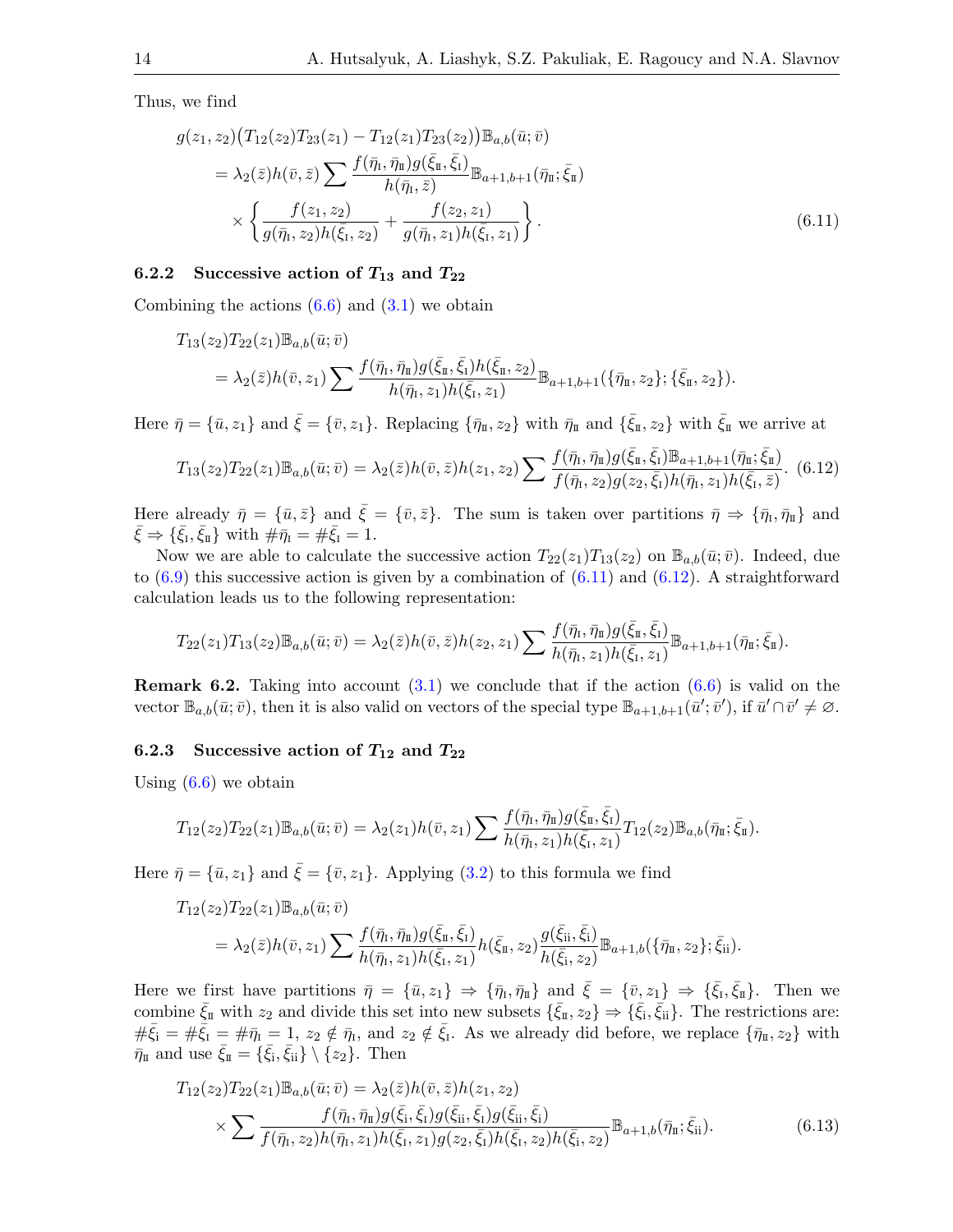Setting  $\bar{\xi}_0 = {\bar{\xi}_i, \bar{\xi}_I}$  we recast [\(6.13\)](#page-13-2) as follows

$$
T_{12}(z_2)T_{22}(z_1)\mathbb{B}_{a,b}(\bar{u};\bar{v}) = \lambda_2(\bar{z})h(\bar{v},\bar{z})h(z_1,z_2)
$$
  
\$\times \sum \frac{f(\bar{\eta}\_1, \bar{\eta}\_1)g(\bar{\xi}\_1, \bar{\xi}\_1)g(\bar{\xi}\_1, \bar{\xi}\_0)}{g(\bar{\eta}\_1, z\_2)h(\bar{\eta}\_1, \bar{z})h(\bar{\xi}\_1, z\_1)g(z\_2, \bar{\xi}\_1)h(\bar{\xi}\_0, z\_2)}\mathbb{B}\_{a+1,b}(\bar{\eta}\_1, \bar{\xi}\_1).

The sum over partitions of the set  $\bar{\xi} = \{z_1, z_2, \bar{v}\}\$ is organized as follows: first, we have partitions  $\bar{\xi} \Rightarrow {\bar{\xi}_{ii}, \bar{\xi}_0}$ ; second we divide  $\bar{\xi}_0 \Rightarrow {\bar{\xi}_i, \bar{\xi}_1}$ . The latter sum consists of two terms and can be computed straightforwardly. This leads us to

$$
T_{12}(z_2)T_{22}(z_1)\mathbb{B}_{a,b}(\bar{u};\bar{v})=\lambda_2(\bar{z})h(\bar{v},\bar{z})h(\bar{z},\bar{z})\sum \frac{f(\bar{\eta}_\mathrm{I},\bar{\eta}_\mathrm{II})g(\bar{\xi}_{\mathrm{ii}},\bar{\xi}_0)}{g(\bar{\eta}_\mathrm{I},z_2)h(\bar{\eta}_\mathrm{I},\bar{z})h(\bar{\xi}_0,\bar{z})}\mathbb{B}_{a+1,b}(\bar{\eta}_\mathrm{II};\bar{\xi}_{\mathrm{ii}}),
$$

and relabeling  $\bar{\xi}_0 \to \bar{\xi}_I$ ,  $\bar{\xi}_{ii} \to \bar{\xi}_{\bar{\mu}}$  we finally obtain

<span id="page-14-0"></span>
$$
T_{12}(z_2)T_{22}(z_1)\mathbb{B}_{a,b}(\bar{u};\bar{v})
$$
  
=  $\lambda_2(\bar{z})h(\bar{v},\bar{z})h(\bar{z},\bar{z})\sum \frac{f(\bar{\eta}_t,\bar{\eta}_t)g(\bar{\xi}_t,\bar{\xi}_1)}{g(\bar{\eta}_t,z_2)h(\bar{\eta}_t,\bar{z})h(\bar{\xi}_t,\bar{z})}\mathbb{B}_{a+1,b}(\bar{\eta}_t;\bar{\xi}_t).$  (6.14)

Here the sum is taken over partitions  $\bar{\eta} \Rightarrow {\bar{\eta}_1, \bar{\eta}_1}, \bar{\zeta} \Rightarrow {\bar{\xi}_1, \bar{\xi}_1}.$  The cardinalities of the subsets are  $\#\bar{\eta}_I = 1, \, \#\bar{\xi}_I = 2.$ 

## 6.2.4 Successive action of  $T_{22}$  and  $T_{12}$

Using [\(6.8\)](#page-12-2) and [\(6.14\)](#page-14-0) we are able to calculate the action of  $T_{22}(z_1)T_{12}(z_2)$  onto  $\mathbb{B}_{a,b}(\bar{u};\bar{v})$ . It is clear that for this we should take the following combination: equation [\(6.14\)](#page-14-0) multiplied with  $f(z_1, z_2)$  and the same equation with  $z_1 \leftrightarrow z_2$  multiplied with  $g(z_2, z_1)$ . This straightforward calculation gives

<span id="page-14-2"></span>
$$
T_{22}(z_1)T_{12}(z_2)\mathbb{B}_{a,b}(\bar{u};\bar{v}) = \lambda_2(\bar{z})h(\bar{v},\bar{z})h(\bar{z},\bar{z})\sum \frac{f(\bar{\eta}_i,\bar{\eta}_i)g(\bar{\xi}_i,\bar{\xi}_i)}{h(\bar{\eta}_i,z_1)h(\bar{\xi}_i,\bar{z})}\mathbb{B}_{a+1,b}(\bar{\eta}_i;\bar{\xi}_i). \tag{6.15}
$$

Here the sum is taken over partitions  $\bar{\eta} \Rightarrow {\bar{\eta}_1, \bar{\eta}_1}, \bar{\zeta} \Rightarrow {\bar{\xi}_1, \bar{\xi}_1}.$  The cardinalities of the subsets are  $\#\bar{\eta}_I = 1, \, \#\bar{\xi}_I = 2.$ 

#### 6.3 Recursion formula

Now everything is ready for the use of recursion  $(6.7)$ . Due to  $(5.1)$  we can write it as follows

<span id="page-14-3"></span>
$$
\mathbb{B}_{a+1,b}(\{\bar{u},z_2\};\bar{v}) = \frac{1}{\lambda_2(z_2)f(\bar{v},z_2)}(T_{12}(z_2)\mathbb{B}_{a,b}(\bar{u};\bar{v}) - \Psi),\tag{6.16}
$$

where

<span id="page-14-1"></span>
$$
\Psi = \lambda_2(z_2)h(\bar{v}, z_2) \sum_{z_2 \notin \bar{\xi}_1} \frac{g(\bar{\xi}_1, \bar{\xi}_1)}{h(\bar{\xi}_1, z_2)} \mathbb{B}_{a+1,b}(\bar{\eta}; \bar{\xi}_1).
$$
(6.17)

Here  $\bar{\eta} = \{z_2, \bar{u}\}\$ and  $\bar{\xi} = \{z_2, \bar{v}\}\$ , and we used  $h(z_2, z_2) = 1$ . The sum is taken over partitions  $\bar{\xi} \Rightarrow {\{\bar{\xi}_I,\bar{\xi}_{\bar{I}}\}}$  with  $\#\bar{\xi}_I = 1$ . One more restriction  $z_2 \notin \bar{\xi}_I$  is shown explicitly by the subscript of the sum.

Recall that we assume that the action of  $T_{22}(z_1)$  on the vectors  $\mathbb{B}_{a,b}(\bar{u};\bar{v})$  is given by [\(6.6\)](#page-11-1) at some value of  $a \geq 0$  and arbitrary b. All the vectors in the linear combination [\(6.17\)](#page-14-1) have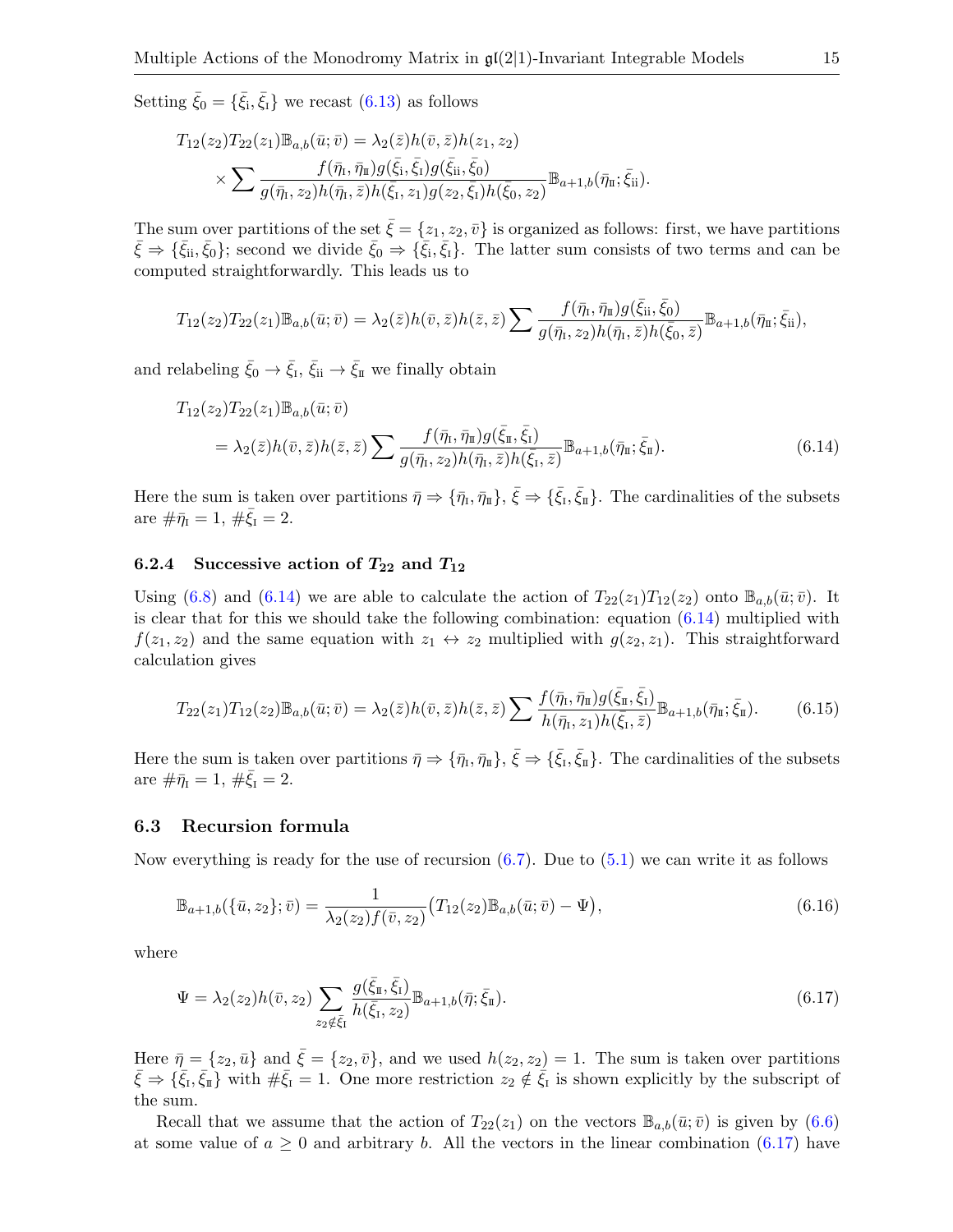the form  $\mathbb{B}_{a+1,b}(\{\bar{u},z_2\}; \{\bar{v}_j,z_2\})$ , that is  $\{\bar{u},z_2\} \cap \{\bar{v}_j,z_2\} \neq \emptyset$ . Hence, taking into account Remark [6.2,](#page-13-3) the action of  $T_{22}(z_1)$  on these vectors is known and it is given by [\(6.6\)](#page-11-1):

<span id="page-15-0"></span>
$$
T_{22}(z_1)\Psi = \lambda_2(\bar{z})h(\bar{v}, z_2) \sum_{z_2 \notin \bar{\xi}_1} \frac{g(\bar{\xi}_{\bar{\mathbf{n}}}, \bar{\xi}_{\bar{\mathbf{n}}})}{h(\bar{\xi}_{\bar{\mathbf{n}}}, z_2)} h(\bar{\xi}_{\bar{\mathbf{n}}}, z_1) \frac{f(\bar{\eta}_{\bar{\mathbf{n}}}, \bar{\eta}_{\bar{\mathbf{n}}})g(\bar{\xi}_{\bar{\mathbf{i}}}, \bar{\xi}_{\bar{\mathbf{i}}})}{h(\bar{\eta}_{\bar{\mathbf{n}}}, z_1)h(\bar{\xi}_{\bar{\mathbf{i}}}, z_1)} \mathbb{B}_{a+1,b}(\bar{\eta}_{\bar{\mathbf{n}}}; \bar{\xi}_{\bar{\mathbf{i}}}).
$$
(6.18)

In this formula  $\bar{\eta} = {\bar{z}, \bar{u}}$  and  $\bar{\xi} = {\bar{z}, \bar{v}}$ . At the first step we have partitions  ${z_2, \bar{v}} \Rightarrow {\bar{\xi_1}, \bar{\xi_1}}$ . Then we obtain additional partitions  $\{\bar{z}, \bar{v}\} \Rightarrow \{\bar{\zeta}_i, \bar{\zeta}_{ii}\}$  and  $\bar{\eta} \Rightarrow \{\bar{\eta}_I, \bar{\eta}_{II}\}$ . Hereby  $\#\bar{\eta}_I = \#\bar{\zeta}_I =$  $\#\bar{\xi}_i = 1$ . Thus, one can say that the set  $\bar{\xi} = {\bar{z}, \bar{v}}$  is divided into subsets  ${\bar{\xi}_i, \bar{\xi}_i, \bar{\xi}_i}$  with the restrictions  $z_1 \notin \bar{\xi}_I$  and  $z_2 \notin \bar{\xi}_I$ . Substituting  $\bar{\xi}_{\bar{\mathbf{I}}} = {\{\bar{\xi}_i, \bar{\xi}_{ii}\}\setminus \{z_1\}}$  into [\(6.18\)](#page-15-0) we obtain

<span id="page-15-1"></span>
$$
T_{22}(z_1)\Psi = \lambda_2(\bar{z})h(\bar{v}, z_2) \sum_{z_2 \notin \bar{\xi}_1} \frac{g(\bar{\xi}_{ii}, \bar{\xi}_1)g(\bar{\xi}_i, \bar{\xi}_1)g(\bar{\xi}_{ii}, \bar{\xi}_1)f(\bar{\eta}_1, \bar{\eta}_1)h(\bar{\xi}_{ii}, z_1)}{g(z_1, \bar{\xi}_1)h(\bar{\xi}_1, z_2)h(\bar{\eta}_1, z_1)} \mathbb{B}_{a+1,b}(\bar{\eta}_1, \bar{\xi}_{ii}).
$$
 (6.19)

Observe that the restriction  $z_1 \notin \bar{\xi}_I$  holds automatically due to the factor  $g(z_1, \bar{\xi}_I)^{-1}$ . In order to get rid of the restriction  $z_2 \notin \overline{\xi}_1$  we present  $T_{22}(z_1)\Psi$  as a difference of two terms. The first term is just the sum over partitions in [\(6.19\)](#page-15-1), where no restrictions on the partitions of the set  $\bar{\xi}$ are imposed. In the second term we simply set  $\bar{\xi}_I = z_2$ . Thus,

$$
T_{22}(z_1)\Psi = \Psi' - \Psi'',
$$

where

<span id="page-15-3"></span>
$$
\Psi' = \lambda_2(\bar{z})h(\bar{v}, z_2) \sum \frac{g(\bar{\xi}_{ii}, \bar{\xi}_1)g(\bar{\xi}_i, \bar{\xi}_1)g(\bar{\xi}_{ii}, \bar{\xi}_1)f(\bar{\eta}_1, \bar{\eta}_1)h(\bar{\xi}_{ii}, z_1)}{g(z_1, \bar{\xi}_1)h(\bar{\xi}_1, z_2)h(\bar{\eta}_1, z_1)} \mathbb{B}_{a+1,b}(\bar{\eta}_1; \bar{\xi}_{ii}),
$$
(6.20)

and

<span id="page-15-2"></span>
$$
\Psi'' = \lambda_2(\bar{z})h(\bar{v}, z_2) \sum \frac{g(\bar{\xi}_{\rm ii}, z_2)g(\bar{\xi}_{\rm ii}, z_2)g(\bar{\xi}_{\rm ii}, \bar{\xi}_{\rm i})f(\bar{\eta}_{\rm i}, \bar{\eta}_{\rm ii})h(\bar{\xi}_{\rm ii}, z_1)}{g(z_1, z_2)h(\bar{\eta}_{\rm i}, z_1)} \mathbb{B}_{a+1,b}(\bar{\eta}_{\rm ii}; \bar{\xi}_{\rm ii}).\tag{6.21}
$$

In [\(6.21\)](#page-15-2) we have  $\{\bar{\xi}_i, \bar{\xi}_{ii}\} = \{\bar{v}, z_1\}$ , therefore

<span id="page-15-5"></span>
$$
\Psi'' = \lambda_2(\bar{z})h(\bar{v}, z_1)f(\bar{v}, z_2) \sum \frac{g(\bar{\xi}_{ii}, \bar{\xi}_i) f(\bar{\eta}_i, \bar{\eta}_i)}{h(\bar{\xi}_i, z_1)h(\bar{\eta}_i, z_1)} \mathbb{B}_{a+1,b}(\bar{\eta}_i; \bar{\xi}_{ii}).
$$
\n(6.22)

In [\(6.20\)](#page-15-3) we can take the sum over partitions into subsets  $\bar{\xi}_i$  and  $\bar{\xi}_i$ , because it consists of two terms only

$$
\frac{g(\bar{\xi}_i,\bar{\xi}_1)}{g(z_1,\bar{\xi}_i)h(\bar{\xi}_i,z_2)} + \frac{g(\bar{\xi}_i,\bar{\xi}_i)}{g(z_1,\bar{\xi}_i)h(\bar{\xi}_i,z_2)} = \frac{h(z_1,z_2)}{h(\bar{\xi}_0,z_2)},
$$

where  $\bar{\xi}_0 = {\bar{\xi}_i, \bar{\xi}_I}.$  Thus,

<span id="page-15-4"></span>
$$
\Psi' = \lambda_2(\bar{z})h(\bar{v}, z_2)h(z_1, z_2) \sum \frac{g(\bar{\xi}_{\rm ii}, \bar{\xi}_0) f(\bar{\eta}_{\rm i}, \bar{\eta}_{\rm ii}) h(\bar{\xi}_{\rm ii}, z_1)}{h(\bar{\xi}_0, z_2)h(\bar{\eta}_{\rm i}, z_1)} \mathbb{B}_{a+1,b}(\bar{\eta}_{\rm ii}; \bar{\xi}_{\rm ii}),\tag{6.23}
$$

and extracting the product  $h(\bar{\xi}, z_1)$  we recast [\(6.23\)](#page-15-4) as follows

$$
\Psi' = \lambda_2(\bar{z})h(\bar{v}, \bar{z})h(\bar{z}, \bar{z})\sum \frac{g(\bar{\xi}_{\rm ii}, \bar{\xi}_{\rm 0})f(\bar{\eta}_{\rm I}, \bar{\eta}_{\rm I\!I})}{h(\bar{\xi}_{\rm 0}, \bar{z})h(\bar{\eta}_{\rm I}, z_1)}\mathbb{B}_{a+1,b}(\bar{\eta}_{\rm I\!I}; \bar{\xi}_{\rm ii}).
$$

Here the sum is taken over partitions  $\bar{\eta} \Rightarrow {\bar{\eta}_1, \bar{\eta}_1}, \bar{\xi} \Rightarrow {\bar{\xi}_0, \bar{\xi}_{ii}}$  with  $\#\bar{\eta}_1 = 1, \#\bar{\xi}_0 = 2$ . Comparing this expression with  $(6.15)$  we see that

$$
\Psi' = T_{22}(z_1)T_{12}(z_2) \mathbb{B}_{a,b}(\bar{u};\bar{v}).
$$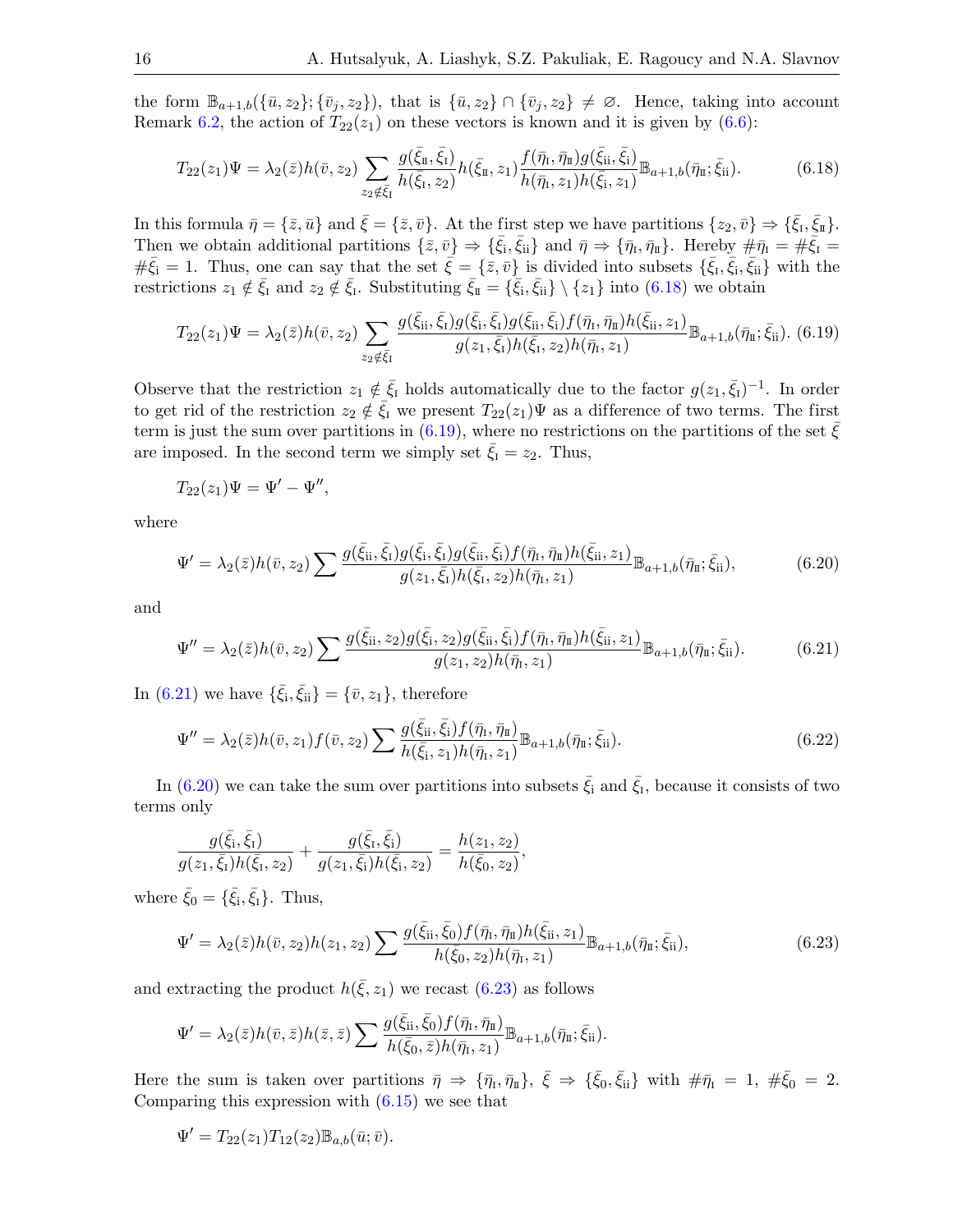Thus, we find from the recursion [\(6.16\)](#page-14-3)

$$
T_{22}(z_1)\mathbb{B}_{a+1,b}(\{\bar{u},z_2\};\bar{v})=\frac{T_{22}(z_1)T_{12}(z_2)\mathbb{B}_{a,b}(\bar{u};\bar{v})-\Psi'+\Psi''}{\lambda_2(z_2)f(\bar{v},z_2)}=\frac{\Psi''}{\lambda_2(z_2)f(\bar{v},z_2)}.
$$

Substituting [\(6.22\)](#page-15-5) in this expression, we arrive at

$$
T_{22}(z_1)\mathbb{B}_{a+1,b}(\{\bar{u},z_2\};\bar{v})=\lambda_2(z_1)h(\bar{v},z_1)\sum\frac{g(\bar{\xi}_{\bar{u}},\bar{\xi}_{\bar{1}})f(\bar{\eta}_{\bar{1}},\bar{\eta}_{\bar{u}})}{h(\bar{\xi}_{\bar{1}},z_1)h(\bar{\eta}_{\bar{1}},z_1)}\mathbb{B}_{a+1,b}(\bar{\eta}_{\bar{u}};\bar{\xi}_{\bar{u}}),
$$

where we have relabeled  $\bar{\xi}_i \to \bar{\xi}_I$  and  $\bar{\xi}_{ii} \to \bar{\xi}_{\mathbb{I}}$ . Thus, the induction step is completed.

#### 6.4 Induction over n

Actually, the induction over n for the action of  $T_{22}(\bar{z})$  is a combination of the corresponding proofs for the actions of  $T_{12}(\bar{z})$  and  $T_{23}(\bar{z})$ . Assume that [\(3.5\)](#page-5-5) is valid for some  $n-1$ . Then

$$
T_{22}(\bar{z})\mathbb{B}_{a,b}(\bar{u};\bar{v}) = (-1)^{n-1}\lambda_2(\bar{z}_n)h(\bar{\xi},\bar{z}_n)
$$

$$
\times \sum \frac{f(\bar{\eta}_1, \bar{\eta}_1)g(\bar{\xi}_1, \bar{\xi}_1)}{h(\bar{\xi}_1, \bar{z}_n)} K_{n-1}(\bar{z}_n|\bar{\eta}_1 + c)T_{22}(z_n)\mathbb{B}_{a,b}(\bar{\eta}_1; \bar{\xi}_1).
$$

Here the sum is taken over partitions  $\{\bar{z}_n, \bar{v}\} = \bar{\xi} \Rightarrow \{\bar{\xi}_1, \bar{\xi}_1\}$  and  $\{\bar{z}_n, \bar{u}\} = \bar{\eta} \Rightarrow \{\bar{\eta}_1, \bar{\eta}_1\}$  with  $\#\bar{\xi}_I = \#\bar{\eta}_I = n-1$ . Acting with  $T_{22}(z_n)$  onto  $\mathbb{B}_{a,b}(\bar{\eta}_I;\bar{\xi}_I)$  we obtain

$$
T_{22}(\bar{z})\mathbb{B}_{a,b}(\bar{u};\bar{v}) = (-1)^n \lambda_2(\bar{z}) \frac{h(\bar{\xi},\bar{z}_n)}{h(z_n,\bar{z}_n)} \sum \frac{f(\bar{\eta}_1,\bar{\eta}_1)g(\bar{\xi}_1,\bar{\xi}_1)}{h(\bar{\xi}_1,\bar{z}_n)} K_{n-1}(\bar{z}_n|\bar{\eta}_1+c)
$$
  

$$
\times h(\bar{\xi}_1,z_n) \frac{f(\bar{\eta}_1,\bar{\eta}_1)g(\bar{\xi}_1,\bar{\xi}_1)}{h(\bar{\xi}_1,z_n)} K_1(z_n|\bar{\eta}_1+c) \mathbb{B}_{a,b}(\bar{\eta}_1;\bar{\xi}_1).
$$

Here already  $\bar{\xi} = {\bar{z}, \bar{v}}$  and  $\bar{\eta} = {\bar{z}, \bar{u}}$ , and we have additional partitions  $\{\bar{\xi}_{\text{I}}, z_n\} \Rightarrow \{\bar{\xi}_{\text{i}}, \bar{\xi}_{\text{ii}}\}$ and  $\{\bar{\eta}_{\scriptscriptstyle \rm I\hspace{-1pt}I},z_n\} \Rightarrow \{\bar{\eta}_i,\bar{\eta}_{ii}\}\,$  with  $\#\bar{\xi}_i = \#\bar{\eta}_i = 1$ . Thus, we can say that we have the sum over partitions  $\bar{\xi} \Rightarrow {\{\bar{\xi}_I,\bar{\xi}_i,\bar{\xi}_{ii}\}}$  and  $\bar{\eta} \Rightarrow {\{\bar{\eta}_I,\bar{\eta}_i,\bar{\eta}_{ii}\}}$  with restrictions  $z_n \notin \bar{\eta}_I$  and  $z_n \notin \bar{\xi}_I$ .

Substituting  $\bar{\xi}_{\scriptscriptstyle \rm I\hspace{-1pt}I} = \{ \bar{\xi}_{\rm i}, \bar{\xi}_{\rm ii} \} \setminus \{ z_n \}, \bar{\eta}_{\scriptscriptstyle \rm I\hspace{-1pt}I} = \{ \bar{\eta}_{\rm i}, \bar{\eta}_{\rm ii} \} \setminus \{ z_n \}$  and denoting  $\bar{\xi}_{\rm 0} = \{ \bar{\xi}_{\rm i}, \bar{\xi}_{\rm i} \}, \bar{\eta}_{\rm 0} = \{ \bar{\eta}_{\rm i}, \bar{\eta}_{\rm i} \}$ we obtain

<span id="page-16-0"></span>
$$
T_{22}(\bar{z})\mathbb{B}_{a,b}(\bar{u};\bar{v}) = (-1)^n \lambda_2(\bar{z}) \frac{h(\bar{\xi},\bar{z})}{h(z_n,\bar{z}_n)} \sum \frac{f(\bar{\eta}_1,\bar{\eta}_i) f(\bar{\eta}_0,\bar{\eta}_i) g(\bar{\xi}_i,\bar{\xi}_1) g(\bar{\xi}_i,\bar{\xi}_0)}{f(\bar{\eta}_1,z_n) g(z_n,\bar{\xi}_1) h(\bar{\xi}_1,\bar{z}_n) h(\bar{\xi}_0,z_n)} \times K_{n-1}(\bar{z}_n|\bar{\eta}_1+c) K_1(z_n|\bar{\eta}_1+c) \mathbb{B}_{a,b}(\bar{\eta}_i;\bar{\xi}_i). \tag{6.24}
$$

Observe that the restrictions  $z_n \notin \bar{q}_I$  and  $z_n \notin \bar{\xi}_I$  hold automatically due to the factors  $f(\bar{\eta}_I, z_n)$ and  $g(z_n, \bar{\xi}_1)$  in the denominator of [\(6.24\)](#page-16-0). Using  $K_1(z_n|\bar{\eta}_1 + c) = -K_1(\bar{\eta}_1|z_n)/f(\bar{\eta}_1, z_n)$  we recast  $(6.24)$  in the form

$$
T_{22}(\bar{z})\mathbb{B}_{a,b}(\bar{u};\bar{v}) = (-1)^{n-1}\lambda_2(\bar{z})\frac{h(\bar{\xi},\bar{z})}{h(z_n,\bar{z}_n)}\sum \frac{f(\bar{\eta}_0,\bar{\eta}_{\text{ii}})g(\bar{\xi}_{\text{ii}},\bar{\xi}_0)}{f(\bar{\eta}_0,z_n)g(z_n,\bar{\xi}_0)h(\bar{\xi}_0,\bar{z})}\times \{g(\bar{\xi}_1,\bar{\xi}_1)g(z_n,\bar{\xi}_1)h(\bar{\xi}_1,\bar{z}_n)\}\{K_{n-1}(\bar{z}_n|\bar{\eta}_1+c)K_1(\bar{\eta}_1|z_n)f(\bar{\eta}_1,\bar{\eta}_1)\}\mathbb{B}_{a,b}(\bar{\eta}_{\text{ii}};\bar{\xi}_{\text{ii}}).
$$

The sums over partitions  $\bar{\xi}_0 \Rightarrow {\bar{\xi}_i, \bar{\xi}_1}$  and  $\bar{\eta}_0 \Rightarrow {\bar{\eta}_i, \bar{\eta}_1}$  (see the terms in braces) were already computed (see  $(5.3)$  and  $(5.4)$ ). Thus, we arrive at

$$
T_{22}(\bar{z})\mathbb{B}_{a,b}(\bar{u};\bar{v})=(-1)^n\lambda_2(\bar{z})h(\bar{\xi},\bar{z})\sum \frac{f(\bar{\eta}_0,\bar{\eta}_{ii})g(\bar{\xi}_{ii},\bar{\xi}_0)}{h(\bar{\xi}_0,\bar{z})}K_n(\bar{z}|\bar{\eta}_0+c)\mathbb{B}_{a,b}(\bar{\eta}_{ii};\bar{\xi}_{ii}),
$$

which ends the proof.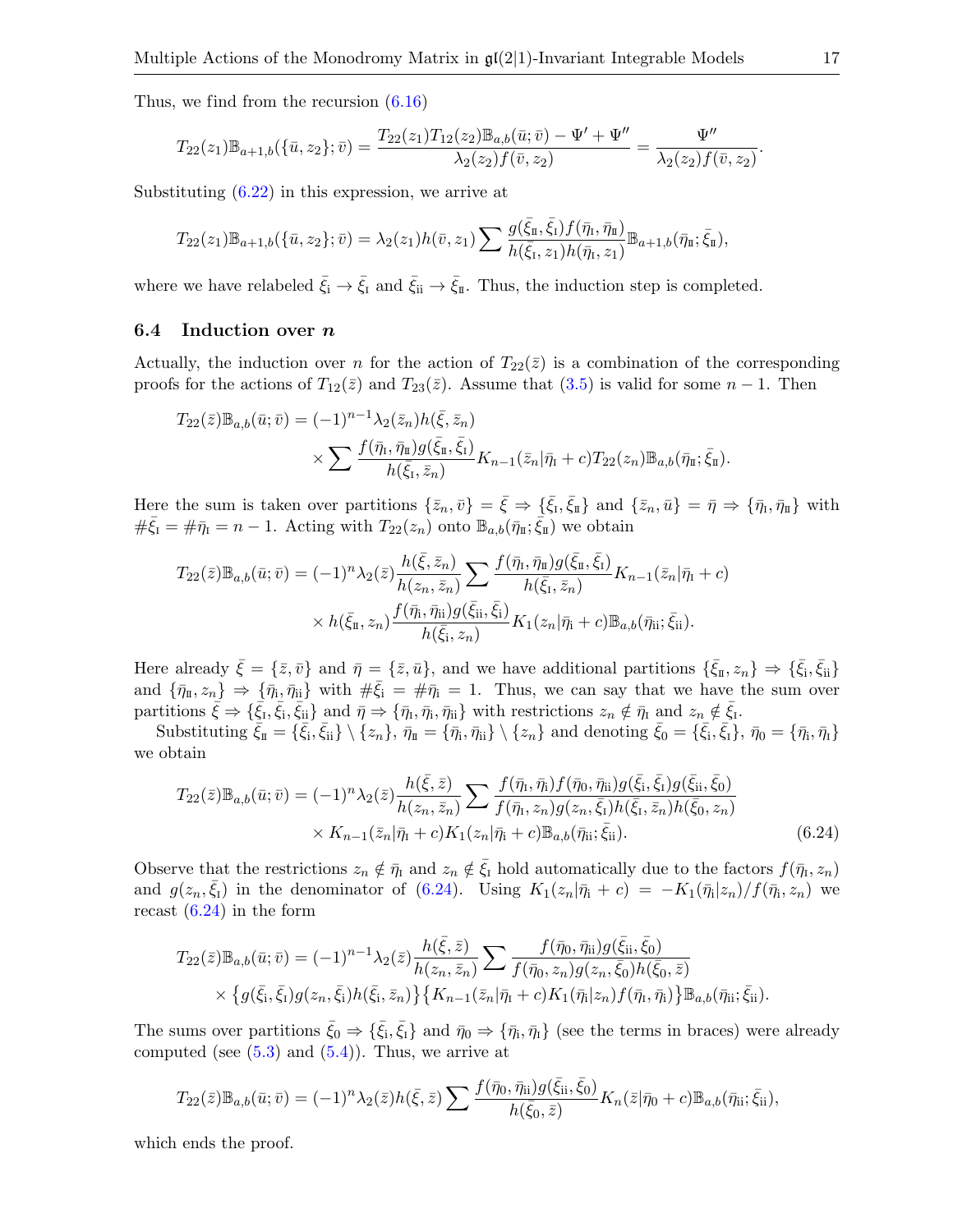# <span id="page-17-0"></span>7 Induction over *n* for the actions of  $T_{ij}(\bar{z})$  with  $i > j$

The action formulas for all other elements of the monodromy matrix can be proved exactly in the same manner. However, it is clear that the technical difficulty of the proofs increases when moving from the right top corner of the monodromy matrix to the left bottom corner. It is due to the form of the recursion formulas and the commutation relations [\(2.4\)](#page-2-0). For example, we have seen that for the derivation of the action of  $T_{22}(\bar{z})$  one should know the actions of  $T_{12}(\bar{z})$ and  $T_{23}(\bar{z})$  onto Bethe vectors. The latest are relatively simple. However, one can easily convince oneself that to get the action of  $T_{ij}(\bar{z})$  with  $i > j$ , it is necessary to know the actions of the diagonal elements  $T_{ii}(\bar{z})$ , which are more involved. Therefore, we omit the detailed proofs of the multiple actions of the operators  $T_{11}(\bar{z})$  [\(3.4\)](#page-5-0),  $T_{33}(\bar{z})$  [\(3.6\)](#page-5-1), and the operators  $T_{ij}(\bar{z})$  from the lower-triangular part of the monodromy matrix  $(3.7)$ – $(3.9)$ . However, as an illustration of the method, we prove the multiple action of the operator  $T_{21}(\bar{z})$  assuming that the action of a single operator  $T_{21}(z)$  is known.

As previously, the proof goes by induction over  $n = #\overline{z}$ . We assume that the action [\(3.7\)](#page-5-6) holds for some  $n-1$ . Then acting successively with  $T_{21}(\bar{z}_n)$  and  $T_{21}(z_n)$  on  $\mathbb{B}_{a,b}(\bar{u};\bar{v})$  we obtain

<span id="page-17-1"></span>
$$
T_{21}(\bar{z})\mathbb{B}_{a,b}(\bar{u};\bar{v}) = \lambda_2(\bar{z})\frac{h(\bar{\xi},\bar{z}_n)}{h(z_n,\bar{z}_n)}\sum r_1(\bar{\eta}_1)\frac{f(\bar{\eta}_1,\bar{\eta}_1)f(\bar{\eta}_1,\bar{\eta}_1)f(\bar{\eta}_1,\bar{\eta}_1)g(\bar{\xi}_1,\bar{\xi}_1)}{h(\bar{\xi}_1,\bar{z}_n)f(\bar{\xi}_1,\bar{\eta}_1)}
$$
  
\n
$$
\times K_{n-1}(\bar{z}_n|\bar{\eta}_1+c)K_{n-1}(\bar{\eta}_1|\bar{\xi}_1+c)h(\bar{\xi}_1,z_n)r_1(\bar{\eta}_1)\frac{f(\bar{\eta}_1,\bar{\eta}_1)f(\bar{\eta}_1,\bar{\eta}_1)f(\bar{\eta}_1,\bar{\eta}_1)g(\bar{\xi}_1,\bar{\xi}_1)}{h(\bar{\xi}_1,z_n)f(\bar{\xi}_1,\bar{\eta}_1)}
$$
  
\n
$$
\times K_1(z_n|\bar{\eta}_1+c)K_1(\bar{\eta}_1|\bar{\xi}_1+c)\mathbb{B}_{a-n,b}(\bar{\eta}_1,\bar{\xi}_1).
$$
 (7.1)

Here  $\#\bar{\eta}_i = \#\bar{\eta}_i = \#\bar{\xi}_i = 1$  and  $\#\bar{\eta}_i = \#\bar{\eta}_i = \#\bar{\xi}_i = n-1$ . Originally we have partitions  $\{\bar{z}_n,\bar{u}\} = \bar{\eta} \Rightarrow \{\bar{\eta}_1,\bar{\eta}_1,\bar{\eta}_1\}$  and  $\{\bar{z}_n,\bar{v}\} = \bar{\xi} \Rightarrow \{\bar{\xi}_1,\bar{\xi}_1\}$ . Then we have additional partitions  $\{\overline{z}_n, \overline{\eta}_{\overline{\mathbf{i}}} \} \Rightarrow \{\overline{\eta}_{\mathbf{i}}, \overline{\eta}_{\mathbf{i}}\}$  and  $\{\overline{z}_n, \overline{\xi}_{\overline{\mathbf{i}}} \} \Rightarrow \{\overline{\xi}_{\mathbf{i}}, \overline{\xi}_{\mathbf{i}}\}$ . Thus, in equation [\(7.1\)](#page-17-1) we have  $\{\overline{z}, \overline{u}\} = \overline{\eta}$  and  $\{\bar{z}, \bar{v}\} = \bar{\xi}$ . Setting there  $\bar{\eta}_{\scriptscriptstyle \rm I\hspace{-1pt}I\hspace{-1pt}I} = \{\bar{\eta}_i, \bar{\eta}_{i\scriptscriptstyle \rm I}, \bar{\eta}_{i\scriptscriptstyle \rm I\hspace{-1pt}I}\} \setminus \{z_n\}$  and  $\bar{\xi}_{\scriptscriptstyle \rm I\hspace{-1pt}I\hspace{-1pt}I} = \{\bar{\xi}_i, \bar{\xi}_{i\scriptscriptstyle \rm I}\} \setminus \{z_n\}$  we arrive at

<span id="page-17-2"></span>
$$
T_{21}(\bar{z})\mathbb{B}_{a,b}(\bar{u};\bar{v}) = \lambda_2(\bar{z})\frac{h(\bar{\xi},\bar{z})}{h(z_n,\bar{z}_n)}\sum r_1(\bar{\eta}_1)r_1(\bar{\eta}_i)\frac{f(\bar{\eta}_{ii},\bar{\eta}_i)f(\bar{\eta}_{ii},\bar{\eta}_{iii})f(\bar{\eta}_{iii},\bar{\eta}_i)g(\bar{\xi}_{ii},\bar{\xi}_{i})}{h(\bar{\xi}_{i},z_n)f(\bar{\xi}_{ii},\bar{\eta}_i)}
$$

$$
\times \frac{f(\bar{\eta}_{\pi},\bar{\eta}_{\pi})f(\bar{\eta}_{\pi},\bar{\eta}_{\pi})f(\bar{\eta}_{\pi},\bar{\eta}_{\pi})f(\bar{\eta}_{\pi},\bar{\eta}_{\pi})f(\bar{\eta}_{\pi},\bar{\eta}_{\pi})f(\bar{\eta}_{\pi},\bar{\eta}_{\pi})f(\bar{\eta}_{\pi},\bar{\eta}_{\pi})g(\bar{\xi}_{i},\bar{\xi}_{i})g(\bar{\xi}_{i},\bar{\xi}_{i})}{h(\bar{\xi}_{i},z_n)h(\bar{\xi}_{i},\bar{z}_n)f(\bar{\xi}_{i},\bar{\eta}_{\pi})f(\bar{\xi}_{i},\bar{\eta}_{\pi})f(\bar{\eta}_{\pi},z_n)g(z_n,\bar{\xi}_{i})}
$$

$$
\times K_{n-1}(\bar{z}_n|\bar{\eta}_{\pi}+c)K_1(z_n|\bar{\eta}_{\pi}+c)K_{n-1}(\bar{\eta}_{\pi}|\bar{\xi}_{\pi}+c)K_1(\bar{\eta}_{\pi}|\bar{\xi}_{\pi}+c)\mathbb{B}_{a-n,b}(\bar{\eta}_{\pi}u;\bar{\xi}_{\pi}). \tag{7.2}
$$

Now we set  $\{\bar{\eta}_I, \bar{\eta}_i\} = \bar{\eta}_0$ ,  $\{\bar{\eta}_{\scriptscriptstyle \rm I\hspace{-1pt}I}, \bar{\eta}_{\scriptscriptstyle \rm I\hspace{-1pt}I}\} = \bar{\eta}_0$ , and  $\{\bar{\xi}_I, \bar{\xi}_i\} = \bar{\xi}_0$ . We also transform  $K_1(z_n|\bar{\eta}_{\scriptscriptstyle \rm I\hspace{-1pt}I} + c) =$  $-K_1(\bar{\eta}_{ii}|z_n)/f(\bar{\eta}_{ii},\bar{z}_n)$  and  $K_1(\bar{\eta}_{i}|\bar{\xi}_{i}+c)=-K_1(\bar{\xi}_{i}|\bar{\eta}_{i})/f(\bar{\xi}_{i},\bar{\eta}_{i})$ . Then [\(7.2\)](#page-17-2) takes the form

<span id="page-17-3"></span>
$$
T_{21}(\bar{z})\mathbb{B}_{a,b}(\bar{u};\bar{v}) = \lambda_2(\bar{z}) \frac{h(\bar{\xi},\bar{z})}{h(z_n,\bar{z}_n)} \sum \frac{r_1(\bar{\eta}_0) f(\bar{\eta}_{0'},\bar{\eta}_0) f(\bar{\eta}_{0'},\bar{\eta}_{\text{iii}}) f(\bar{\eta}_{\text{iii}},\bar{\eta}_0) g(\bar{\xi}_{\text{ii}},\bar{\xi}_0) g(\bar{\xi}_{\text{i}},\bar{\xi}_1)}{h(\bar{\xi}_1,\bar{z}) f(\bar{\xi}_{\text{i}},\bar{\eta}_0) f(\bar{\eta}_{0'},z_n) f(\bar{\xi}_{\text{ii}},\bar{\eta}_0) g(z_n,\bar{\xi}_1) h(\bar{\xi}_{\text{i}},z_n)}
$$
  
×  $\{K_{n-1}(\bar{z}_n | \bar{\eta}_1 + c) K_1(\bar{\eta}_{\text{ii}} | z_n) f(\bar{\eta}_1, \bar{\eta}_{\text{ii}})\} \{K_{n-1}(\bar{\eta}_1 | \bar{\xi}_1 + c) K_1(\bar{\xi}_1 | \bar{\eta}_1) f(\bar{\eta}_1, \bar{\eta}_1)\}$   
×  $\mathbb{B}_{a-n,b}(\bar{\eta}_{\text{iii}}; \bar{\xi}_{\text{ii}}).$  (7.3)

The sums over partitions in braces can be computed via [\(A.2\)](#page-19-7):

$$
\sum_{\bar{\eta}_{0'} \Rightarrow {\lbrace \bar{\eta}_{\mathrm{II}}, \bar{\eta}_{\mathrm{ii}} \rbrace}} K_{n-1}(\bar{z}_{n} | \bar{\eta}_{\mathrm{II}} + c) K_{1}(\bar{\eta}_{\mathrm{ii}} | z_{n}) f(\bar{\eta}_{\mathrm{II}}, \bar{\eta}_{\mathrm{ii}}) = -f(\bar{\eta}_{0'}, z_{n}) K_{n}(\bar{z} | \bar{\eta}_{0'} + c),
$$

and

$$
\sum_{\bar{\eta}_0 \Rightarrow {\{\bar{\eta}_1,\bar{\eta}_i\}}} K_{n-1}(\bar{\eta}_1 | \bar{\xi}_1 + c) K_1(\bar{\xi}_1 | \bar{\eta}_1) f(\bar{\eta}_1, \bar{\eta}_1) = (-1)^{n-1} \frac{K_n(\bar{\xi}_0 | \bar{\eta}_0)}{f(\bar{\xi}_1, \bar{\eta}_0)}.
$$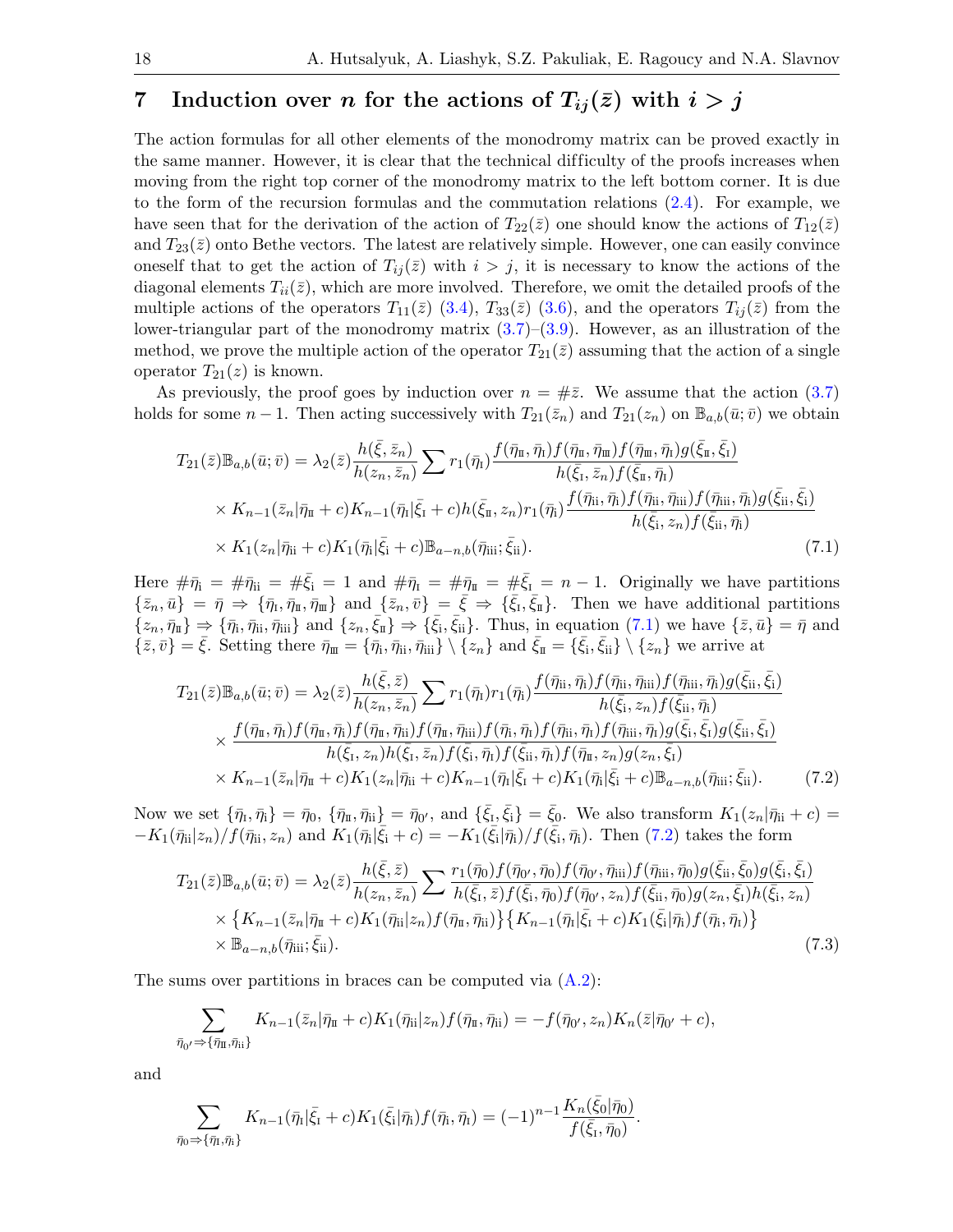Substituting this into [\(7.3\)](#page-17-3) we arrive at

$$
T_{21}(\bar{z})\mathbb{B}_{a,b}(\bar{u};\bar{v}) = \lambda_2(\bar{z})\frac{h(\bar{\xi},\bar{z})}{h(z_n,\bar{z}_n)}\sum \frac{r_1(\bar{\eta}_0)f(\bar{\eta}_{0'},\bar{\eta}_0)f(\bar{\eta}_{0'},\bar{\eta}_{\text{iii}})f(\bar{\eta}_{\text{iii}},\bar{\eta}_0)g(\bar{\xi}_{\text{ii}},\bar{\xi}_0)}{h(\bar{\xi}_0,\bar{z})f(\bar{\xi}_{\text{ii}},\bar{\eta}_0)g(z_n,\bar{\xi}_0)} \times K_n(\bar{z}|\bar{\eta}_{0'}+c)K_n(\bar{\eta}_0|\bar{\xi}_0+c)\{g(\bar{\xi}_i,\bar{\xi}_i)h(\bar{\xi}_i,\bar{z}_n)g(z_n,\bar{\xi}_i)\}\mathbb{B}_{a-n,b}(\bar{\eta}_{\text{iii}};\bar{\xi}_{\text{ii}}),
$$

where we again replaced  $K_n(\bar{\xi}_0|\bar{\eta}_0)$  by  $K_n(\bar{\eta}_0|\bar{\xi}_0+c)$  via [\(2.7\)](#page-3-5). The sum over partitions in braces can be calculated via Lemma [A.1](#page-18-0)

$$
\sum_{\bar{\xi}_0 \Rightarrow \{\bar{\xi}_1, \bar{\xi}_1\}} g(\bar{\xi}_1, \bar{\xi}_1) h(\bar{\xi}_1, \bar{z}_n) g(z_n, \bar{\xi}_1) = h(z_n, \bar{z}_n) g(z_n, \bar{\xi}_0).
$$

Thus, we finally obtain

$$
T_{21}(\bar{z})\mathbb{B}_{a,b}(\bar{u};\bar{v}) = \lambda_2(\bar{z})h(\bar{\xi},\bar{z})\sum \frac{r_1(\bar{\eta}_0)f(\bar{\eta}_{0'},\bar{\eta}_0)f(\bar{\eta}_{0'},\bar{\eta}_{\text{iii}})f(\bar{\eta}_{\text{iii}},\bar{\eta}_0)g(\bar{\xi}_{\text{ii}},\bar{\xi}_0)}{h(\bar{\xi}_0,\bar{z})f(\bar{\xi}_{\text{ii}},\bar{\eta}_0)} \times K_n(\bar{z}|\bar{\eta}_{0'}+c)K_n(\bar{\eta}_0|\bar{\xi}_0+c)\mathbb{B}_{a-n,b}(\bar{\eta}_{\text{iii}};\bar{\xi}_{\text{ii}}),
$$

which coincides with the original formula up to the labeling of the subsets.

### 8 Conclusion

In this paper we obtained compact expressions for the multiple actions of the operators  $T_{ij}$  onto the Bethe vectors in the models with  $\mathfrak{gl}(2|1)$  symmetry. Formally, our method can be extended to higher rank algebras as well, although the technical complexity of the calculations increases significantly with the rank and can be rapidly untractable.

Comparing the actions of  $T_{ij}$  onto  $\mathbb{B}_{a,b}(\bar{u};\bar{v})$  with the analogous actions in the  $\mathfrak{gl}(3)$ -based models  $\left[6\right]$  one can observe that they are quite similar. The main difference is that some of the Izergin determinants in the  $\mathfrak{gl}(3)$  actions are replaced with the Cauchy determinants in their  $\mathfrak{gl}(2|1)$  analogs. This is the consequence of  $\mathbb{Z}_2$  grading that 'trivializes' some of the relations and helps to go further in the calculation. It is well possible that there exist some general formulas, which valid for both cases. It would be important to find such formulas, especially for the models with graded algebras of higher rank.

The obtained formulas allow one to tackle the problem of scalar products of the Bethe vectors. For this we can use explicit expressions for the dual Bethe vectors  $\mathbb{C}_{a,b}(\bar{u},\bar{v})$  obtained in [\[40\]](#page-21-18). Actually, they can be obtained by a transposition  $3$  of  $(2.9)$ ,  $(2.10)$ , for instance,

$$
\mathbb{C}_{a,b}(\bar{u},\bar{v}) = (-1)^{b(b-1)/2} \sum g(\bar{v}_1,\bar{u}_1) \frac{f(\bar{u}_1,\bar{u}_1)g(\bar{v}_1,\bar{v}_1)h(\bar{u}_1,\bar{u}_1)}{\lambda_2(\bar{v}_1)\lambda_2(\bar{u})f(\bar{v},\bar{u})} \Omega^{\dagger} \mathbb{T}_{32}(\bar{v}_1) T_{21}(\bar{u}_1) \mathbb{T}_{31}(\bar{u}_1).
$$

Having this representation we reduce the evaluation of the scalar product to the calculation of successive multiple actions of the operators  $T_{31}$ ,  $T_{21}$ , and  $T_{32}$  onto Bethe vectors. This will be the subject of our further publication.

## A Identities for rational functions

<span id="page-18-0"></span>**Lemma A.1.** Let  $\bar{w}$ ,  $\bar{u}$  and  $\bar{v}$  be sets of complex variables with  $\#\bar{u} = m_1$ ,  $\#\bar{v} = m_2$ , and  $\#\bar{w}=m_1+m_2$ , where  $m_1$  and  $m_2$  are fixed arbitrary integers. Then

<span id="page-18-2"></span>
$$
\sum g(\bar{w}_I, \bar{u})g(\bar{w}_I, \bar{v})g(\bar{w}_I, \bar{w}_I) = \frac{g(\bar{w}, \bar{u})g(\bar{w}, \bar{v})}{g(\bar{u}, \bar{v})}.
$$
\n(A.1)

<span id="page-18-1"></span><sup>&</sup>lt;sup>3</sup>More precisely, one should use an antimorphism of the algebra  $\mathfrak{gl}(2|1)$  relating  $T_{ij}$  and  $T_{ji}$  (see [\[40\]](#page-21-18) for details).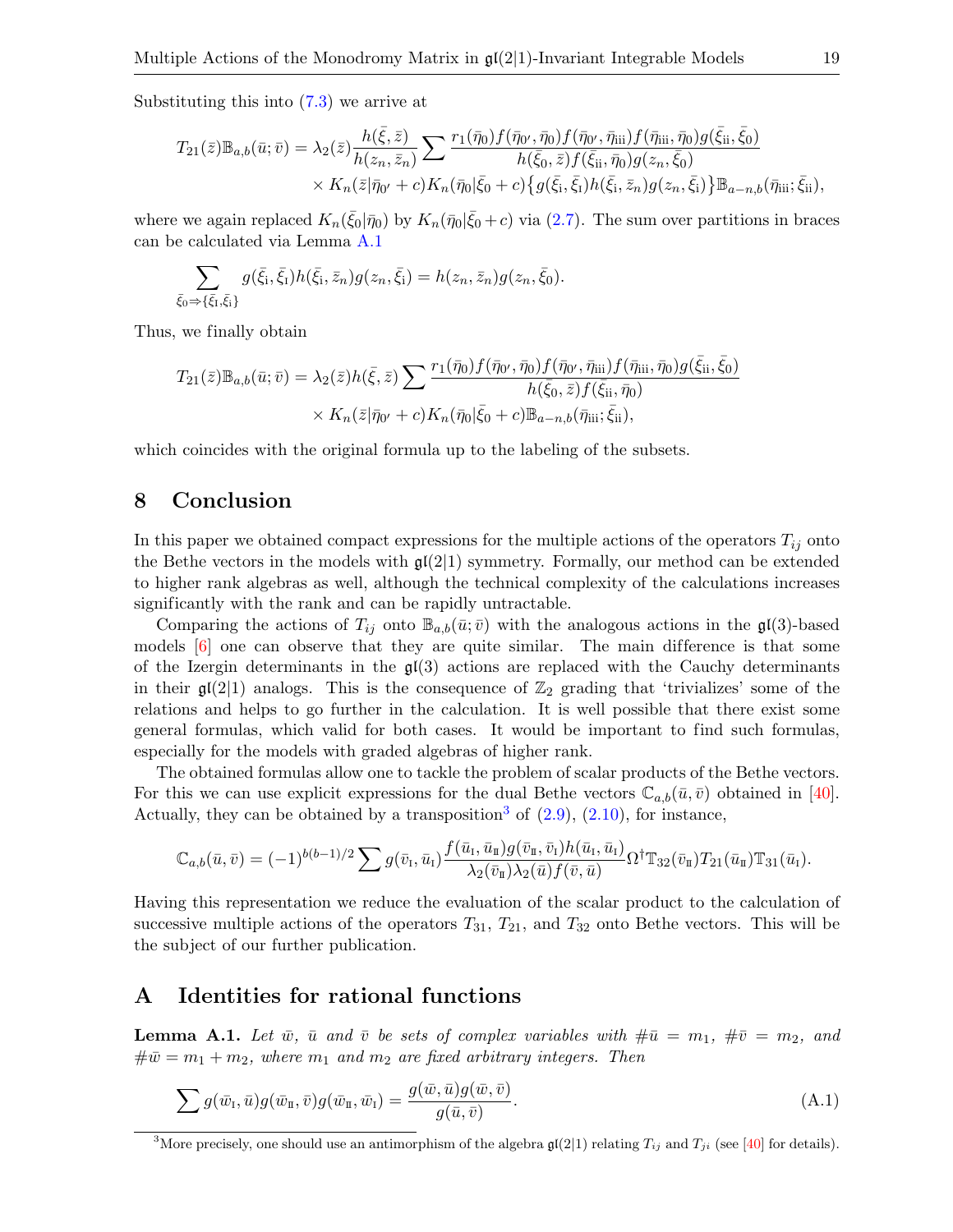The sum is taken with respect to all partitions of the set  $\bar{w}$  into subsets  $\bar{w}_I$  and  $\bar{w}_{\bar{u}}$  with  $\#\bar{w}_I = m_1$ and  $\#\bar{w}_{\mathbb{I}} = m_2$ .

The proof of this lemma is given in [\[47\]](#page-21-21). Let us show how Lemma [A.1](#page-18-0) works. In equation  $(5.3)$ we have a sum

$$
I = \sum_{\bar{\xi}_0 \Rightarrow {\{\bar{\xi}_1, \bar{\xi}_i\}}} g(\bar{\xi}_i, \bar{\xi}_1) g(z_n, \bar{\xi}_i) h(\bar{\xi}_i, \bar{z}_n),
$$

where  $\#\bar{\xi}_i = 1$  and  $\#\bar{\xi}_i = n-1$ . First, we reduce this sum to the form  $(A.1)$  using  $h(u, v) =$  $1/g(u, v - c)$ . We have

$$
I = -h(\bar{\xi}_0, \bar{z}_n) \sum_{\bar{\xi}_0 \to \{\bar{\xi}_1, \bar{\xi}_i\}} g(\bar{\xi}_i, \bar{\xi}_1) \frac{g(\bar{\xi}_i, z_n)}{h(\bar{\xi}_1, \bar{z}_n)} = -h(\bar{\xi}_0, \bar{z}_n) \sum_{\bar{\xi}_0 \to \{\bar{\xi}_1, \bar{\xi}_i\}} g(\bar{\xi}_i, \bar{\xi}_1) g(\bar{\xi}_i, z_n) g(\bar{\xi}_1, \bar{z}_n - c).
$$

Now we can directly apply  $(A.1)$ , and we arrive at

$$
I = -h(\bar{\xi}_0, \bar{z}_n) \frac{g(\bar{\xi}_0, z_n)g(\bar{\xi}_0, \bar{z}_n - c)}{g(\bar{z}_n - c, z_n)} = g(z_n, \bar{\xi}_0)h(z_n, \bar{z}_n).
$$

**Lemma A.2.** Let  $\bar{w}$ ,  $\bar{u}$  and  $\bar{v}$  be sets of complex variables with  $\#\bar{u} = m_1$ ,  $\#\bar{v} = m_2$ , and  $\#\bar{w} = m_1 + m_2$ . Then

<span id="page-19-7"></span>
$$
\sum K_{m_1}(\bar{w}_1|\bar{u})K_{m_2}(\bar{v}|\bar{w}_1)f(\bar{w}_1,\bar{w}_1) = (-1)^{m_1}f(\bar{w},\bar{u})K_{m_1+m_2}(\{\bar{u}-c,\bar{v}\}|\bar{w}). \tag{A.2}
$$

The sum is taken with respect to all partitions of the set  $\bar{w}$  into subsets  $\bar{w}_I$  and  $\bar{w}_{\bar{u}}$  with  $\#\bar{w}_I = m_1$ and  $\#\bar{w}_{\mathbb{I}} = m_2$ .

The proof of this lemma is given in [\[5\]](#page-19-2).

#### Acknowledgements

The work of A.L. has been funded by the Russian Academic Excellence Project 5-100 and by joint NASU-CNRS project F14-2016. The work of S.P. was supported in part by the RFBR grant 16-01-00562-a. N.A.S. was supported by the grants RFBR-15-31-20484-mol-a-ved and RFBR-14-01-00860-a.

## References

- <span id="page-19-4"></span>[1] Anderson P.W., Singular forward scattering in the 2D Hubbard model and a renormalized Bethe ansatz ground state, [Phys. Rev. Lett.](http://dx.doi.org/10.1103/PhysRevLett.65.2306) 65 (1990), 2306–2308.
- <span id="page-19-5"></span>[2] Bedürftig G., Frahm H., Thermodynamics of an integrable model for electrons with correlated hopping, [J. Phys. A: Math. Gen.](http://dx.doi.org/10.1088/0305-4470/28/16/006) 28 (1995), 4453–4468, [cond-mat/9504103.](http://arxiv.org/abs/cond-mat/9504103)
- <span id="page-19-0"></span>[3] Belliard S., Pakuliak S., Ragoucy E., Universal Bethe ansatz and scalar products of Bethe vectors, [SIGMA](http://dx.doi.org/10.3842/SIGMA.2010.094) 6 (2010), 094, 22 pages, [arXiv:1012.1455.](http://arxiv.org/abs/1012.1455)
- <span id="page-19-1"></span>[4] Belliard S., Pakuliak S., Ragoucy E., Slavnov N.A., The algebraic Bethe ansatz for scalar products in SU(3)- invariant integrable models, [J. Stat. Mech. Theory Exp.](http://dx.doi.org/10.1088/1742-5468/2012/10/P10017) 2012 (2012), P10017, 25 pages, [arXiv:1207.0956.](http://arxiv.org/abs/1207.0956)
- <span id="page-19-2"></span>[5] Belliard S., Pakuliak S., Ragoucy E., Slavnov N.A., Highest coefficient of scalar products in SU(3)-invariant integrable models, [J. Stat. Mech. Theory Exp.](http://dx.doi.org/10.1088/1742-5468/2012/09/P09003) 2012 (2012), P09003, 17 pages, [arXiv:1206.4931.](http://arxiv.org/abs/1206.4931)
- <span id="page-19-6"></span>[6] Belliard S., Pakuliak S., Ragoucy E., Slavnov N.A., Bethe vectors of GL(3)-invariant integrable models, [J. Stat. Mech. Theory Exp.](http://dx.doi.org/10.1088/1742-5468/2013/02/P02020) 2013 (2013), P02020, 24 pages, [arXiv:1210.0768.](http://arxiv.org/abs/1210.0768)
- <span id="page-19-3"></span>[7] Belliard S., Pakuliak S., Ragoucy E., Slavnov N.A., Form factors in SU(3)-invariant integrable models, [J. Stat. Mech. Theory Exp.](http://dx.doi.org/10.1088/1742-5468/2013/04/P04033) 2013 (2013), P04033, 16 pages, [arXiv:1211.3968.](http://arxiv.org/abs/1211.3968)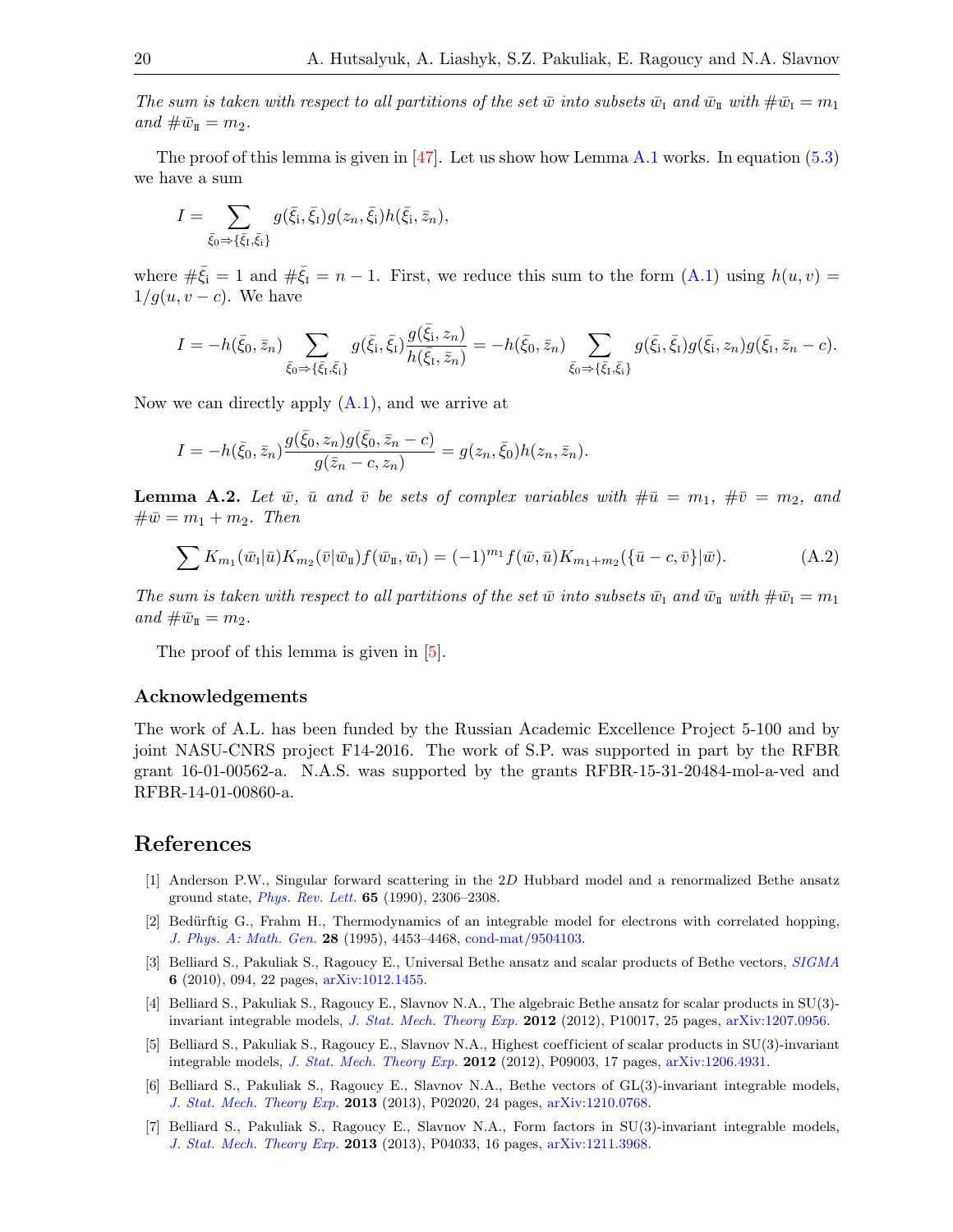- <span id="page-20-18"></span>[8] Belliard S., Ragoucy E., The nested Bethe ansatz for 'all' closed spin chains, *[J. Phys. A: Math. Theor.](http://dx.doi.org/10.1088/1751-8113/41/29/295202)* 41 (2008), 295202, 33 pages, [arXiv:0804.2822.](http://arxiv.org/abs/0804.2822)
- <span id="page-20-22"></span>[9] Bracken A.J., Gould M.D., Links J.R., Zhang Y.-Z., A new supersymmetric and exactly solvable model of correlated electrons, [Phys. Rev. Lett.](http://dx.doi.org/10.1103/PhysRevLett.74.2768) 74 (1995), 2768–2771, [cond-mat/9410026.](http://arxiv.org/abs/cond-mat/9410026)
- <span id="page-20-9"></span>[10] Caux J.-S., Calabrese P., Slavnov N.A., One-particle dynamical correlations in the one-dimensional Bose gas, [J. Stat. Mech. Theory Exp.](http://dx.doi.org/10.1088/1742-5468/2007/01/P01008) 2007 (2007), P01008, 20 pages, [cond-mat/0611321.](http://arxiv.org/abs/cond-mat/0611321)
- <span id="page-20-10"></span>[11] Caux J.-S., Maillet J.M., Computation of dynamical correlation functions of Heisenberg chains in a magnetic field, [Phys. Rev. Lett.](http://dx.doi.org/10.1103/PhysRevLett.95.077201) 95 (2005), 077201, 3 pages, [cond-mat/0502365.](http://arxiv.org/abs/cond-mat/0502365)
- <span id="page-20-2"></span>[12] Drinfel'd V.G., Hopf algebras and the quantum Yang–Baxter equation, Soviet Math. Dokl. 32 (1985), 254– 258.
- <span id="page-20-23"></span>[13] Enriquez B., Khoroshkin S., Pakuliak S., Weight functions and Drinfeld currents, [Comm. Math. Phys.](http://dx.doi.org/10.1007/s00220-007-0351-y) 276 (2007), 691–725, [math.QA/0610398.](http://arxiv.org/abs/math.QA/0610398)
- <span id="page-20-19"></span>[14] Essler F.H.L., Korepin V.E., Higher conservation laws and algebraic Bethe Ansätze for the supersymmetric  $t-J$  model, *[Phys. Rev. B](http://dx.doi.org/10.1103/PhysRevB.46.9147)* 46 (1992), 9147–9162.
- <span id="page-20-0"></span>[15] Faddeev L.D., Sklyanin E.K., Takhtajan L.A., Quantum inverse problem. I, [Theoret. Math. Phys.](http://dx.doi.org/10.1007/BF01018718) 40 (1979), 688–706.
- <span id="page-20-1"></span>[16] Faddeev L.D., Takhtajan L.A., Spectrum and scattering of excitations in the one-dimensional isotropic Heisenberg model, [J. Sov. Math.](http://dx.doi.org/10.1007/BF01087245) 24 (1984), 241–267.
- <span id="page-20-20"></span>[17] Foerster A., Karowski M., Algebraic properties of the Bethe ansatz for an spl $(2, 1)$ -supersymmetric t-J model, *[Nuclear Phys. B](http://dx.doi.org/10.1016/0550-3213(93)90665-C)* **396** (1993), 611–638.
- <span id="page-20-21"></span>[18] Förster D., Staggered spin and statistics in the supersymmetric  $t-J$  model, [Phys. Rev. Lett.](http://dx.doi.org/10.1103/PhysRevLett.63.2140) 63 (1989), 2140–2143.
- <span id="page-20-24"></span>[19] Frappat L., Khoroshkin S., Pakuliak S., Ragoucy É., Bethe ansatz for the universal weight function,  $Ann.$ Henri Poincaré 10 (2009), 513-548, [arXiv:0810.3135.](http://arxiv.org/abs/0810.3135)
- <span id="page-20-11"></span>[20] Göhmann F., Klümper A., Seel A., Integral representations for correlation functions of the  $XXZ$  chain at finite temperature, [J. Phys. A: Math. Gen.](http://dx.doi.org/10.1088/0305-4470/37/31/001) 37 (2004), 7625–7651, [hep-th/0405089.](http://arxiv.org/abs/hep-th/0405089)
- <span id="page-20-12"></span>[21] Göhmann F., Klümper A., Seel A., Integral representation of the density matrix of the  $XXZ$  chain at finite temperatures, [J. Phys. A: Math. Gen.](http://dx.doi.org/10.1088/0305-4470/38/9/001) 38 (2005), 1833–1841, [cond-mat/0412062.](http://arxiv.org/abs/cond-mat/0412062)
- <span id="page-20-3"></span>[22] Jimbo M., A q-difference analogue of  $U(\mathfrak{g})$  and the Yang–Baxter equation, [Lett. Math. Phys.](http://dx.doi.org/10.1007/BF00704588) 10 (1985), 63–69.
- <span id="page-20-4"></span>[23] Khoroshkin S., Pakuliak S., A computation of universal weight function for quantum affine algebra  $U_q(\mathfrak{gl}_N)$ , J. Math. Kyoto Univ. 48 (2008), 277–321, [arXiv:0711.2819.](http://arxiv.org/abs/0711.2819)
- <span id="page-20-13"></span>[24] Kitanine N., Kozlowski K., Maillet J.M., Slavnov N.A., Terras V., Algebraic Bethe ansatz approach to the asymptotic behavior of correlation functions, [J. Stat. Mech. Theory Exp.](http://dx.doi.org/10.1088/1742-5468/2009/04/P04003) 2009 (2009), P04003, 66 pages, [arXiv:0808.0227.](http://arxiv.org/abs/0808.0227)
- <span id="page-20-6"></span>[25] Kitanine N., Kozlowski K., Maillet J.M., Slavnov N.A., Terras V., A form factor approach to the asymp-totic behavior of correlation functions, [J. Stat. Mech. Theory Exp.](http://dx.doi.org/10.1088/1742-5468/2011/12/P12010) 2011 (2011), P12010, 27 pages, [arXiv:1110.0803.](http://arxiv.org/abs/1110.0803)
- <span id="page-20-14"></span>[26] Kitanine N., Maillet J.M., Slavnov N.A., Terras V., Spin-spin correlation functions of the  $XXZ-\frac{1}{2}$  Heisenberg chain in a magnetic field, *[Nuclear Phys. B](http://dx.doi.org/10.1016/S0550-3213(02)00583-7)* **641** (2002), 487–518, [hep-th/0201045.](http://arxiv.org/abs/hep-th/0201045)
- <span id="page-20-7"></span>[27] Kitanine N., Maillet J.M., Terras V., Form factors of the  $XXZ$  Heisenberg spin- $\frac{1}{2}$  finite chain, *[Nuclear](http://dx.doi.org/10.1016/S0550-3213(99)00295-3)* [Phys. B](http://dx.doi.org/10.1016/S0550-3213(99)00295-3) 554 (1999), 647–678, [math-ph/9807020.](http://arxiv.org/abs/math-ph/9807020)
- <span id="page-20-15"></span>[28] Kitanine N., Maillet J.M., Terras V., Correlation functions of the XXZ Heisenberg spin- $\frac{1}{2}$  chain in a magnetic field, [Nuclear Phys. B](http://dx.doi.org/10.1016/S0550-3213(99)00619-7) 567 (2000), 554–582, [math-ph/9907019.](http://arxiv.org/abs/math-ph/9907019)
- <span id="page-20-5"></span>[29] Korepin V.E., Calculation of norms of Bethe wave functions, [Comm. Math. Phys.](http://dx.doi.org/10.1007/BF01212176) 86 (1982), 391–418.
- <span id="page-20-8"></span>[30] Korepin V.E., Izergin A.G., Essler F.H.L., Uglov D.B., Correlation function of the spin- $\frac{1}{2}XXX$  antiferromagnet, [Phys. Lett. A](http://dx.doi.org/10.1016/0375-9601(94)90074-4) 190 (1994), 182–184, [cond-mat/9403066.](http://arxiv.org/abs/cond-mat/9403066)
- <span id="page-20-16"></span>[31] Kulish P.P., Classical and quantum inverse problem method and generalized Bethe ansatz, *[Phys. D](http://dx.doi.org/10.1016/0167-2789(81)90130-5)* 3 (1981), 246–257.
- <span id="page-20-17"></span>[32] Kulish P.P., Reshetikhin N.Yu., Diagonalisation of GL(N) invariant transfer matrices and quantum N-wave system (Lee model), [J. Phys. A: Math. Gen.](http://dx.doi.org/10.1088/0305-4470/16/16/001) 16 (1983), L591–L596.